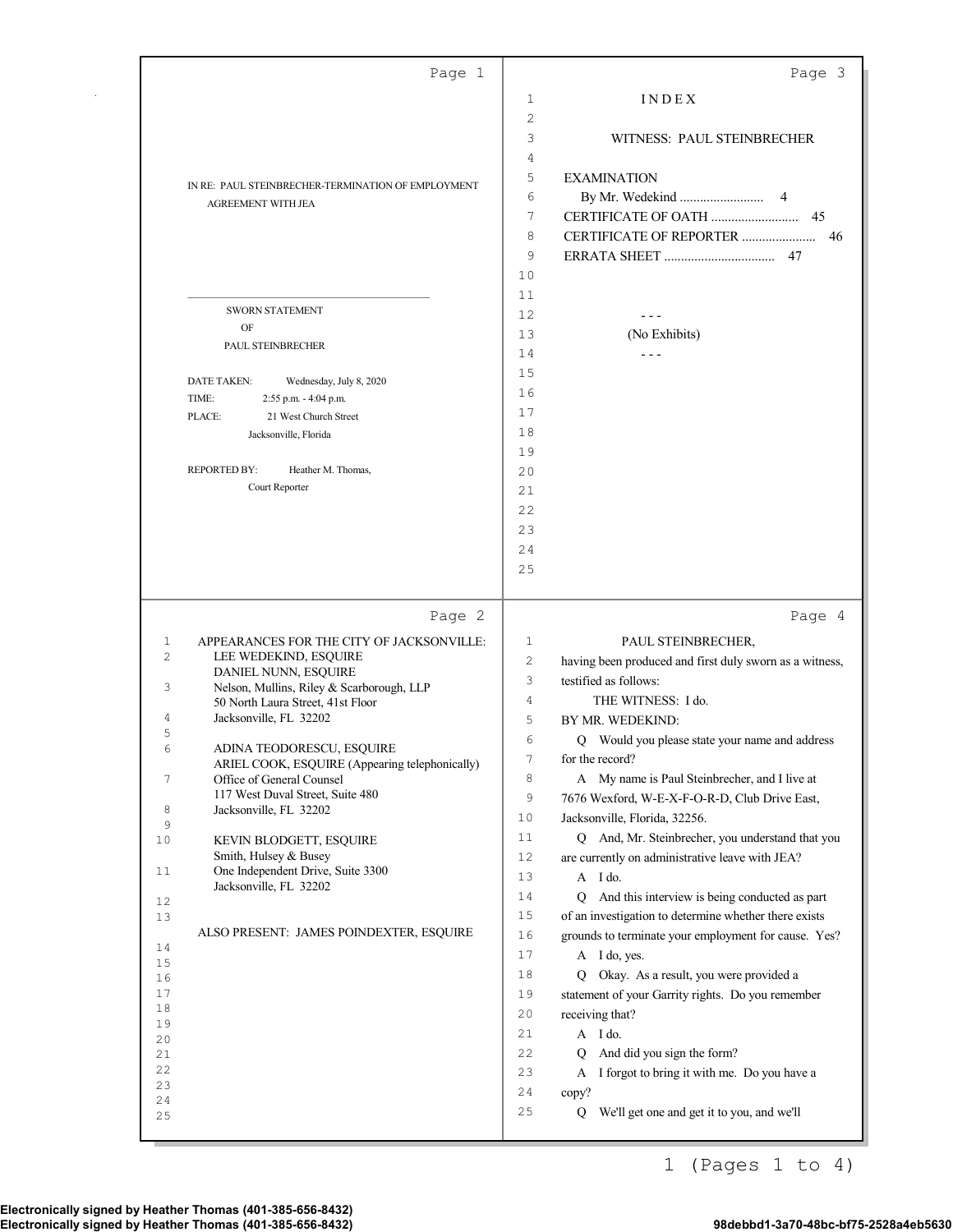|              | Page 5                                                                                                            |          | Page 7                                                                   |
|--------------|-------------------------------------------------------------------------------------------------------------------|----------|--------------------------------------------------------------------------|
| 1            | make sure that you sign it and that I sign it and that                                                            | 1        | There's just one number. It's (904) 536-8885.<br>A                       |
| 2            | if he hasn't already, that Mr. McElroy signs it.                                                                  | 2        | And that's your personal cell phone number?<br>Q                         |
| 3            | A And I have the signed copy from Mr. McElroy.                                                                    | 3        | Correct.<br>A                                                            |
| 4            | I beg your pardon.                                                                                                | 4        | Did you ever use your cell phone for<br>Q                                |
| 5            | Q Okay. So what that statement of rights does                                                                     | 5        | work-related business?                                                   |
| 6            | is because you're appearing here under penalty of                                                                 | 6        | A Yes.                                                                   |
| 7            | discipline, including termination for cause, the Garrity                                                          | 7        | Okay. Did you email on it?<br>Q                                          |
| 8            | rights protect you from criminal punishment as a result                                                           | 8        | Rarely, but occasionally.<br>A                                           |
| 9            | of anything that you testify to here today.                                                                       | 9        | How about text?<br>Q                                                     |
| 10           | Do you understand that?                                                                                           | 10       | Yes.<br>A                                                                |
| 11           | A I do.                                                                                                           | 11       | Okay. How about actually using it to make<br>Q                           |
| 12           | Q Okay. Do you have any questions about the                                                                       | 12       | phone calls?                                                             |
| 13           | Garrity rights?                                                                                                   | 13       | A Certainly phone calls.                                                 |
| 14           | A I don't think I do.                                                                                             | 14       | Okay. And did you ever use the GroupMe app?<br>$\circ$                   |
| 15           | Q If you could please -- we're all here. We all                                                                   | 15       | A There's one app that the senior leadership                             |
| 16           | have masks on because we're being responsible with                                                                | 16       | team used if we wanted to copy all, and that may be                      |
| 17           | respect to the COVID epidemic. But if, as a result, you                                                           | 17       | called GroupMe.                                                          |
| 18           | can't hear or understand any of the questions that I                                                              | 18       | Q Did you have that app on your phone?                                   |
| 19           | ask, please ask me to either repeat them or restate                                                               | 19       | A Yes.                                                                   |
| 20           | them. I'll be happy to do that.                                                                                   | 20       | Q Any other apps that you used to message with                           |
| 21           | If you could also please help me by waiting                                                                       | 21       | the SLT?                                                                 |
| 22           | until I finish my question before you begin your answer.                                                          | 22       | A No.                                                                    |
| 23           | I'll wait for you to finish your answer before I ask my                                                           | 23       | What did you do to prepare for today's<br>Q                              |
| 24           | next question. And that way our court reporter can take                                                           | 24       | interview?                                                               |
| 25           | down a clean transcript of everything that we say today.                                                          | 25       | A I reread my testimony from January.                                    |
|              |                                                                                                                   |          |                                                                          |
|              | Page 6                                                                                                            |          | Page 8                                                                   |
|              |                                                                                                                   |          |                                                                          |
| 1<br>2       | Can you do that?                                                                                                  | 1<br>2   | Anything else?<br>Q<br>A No.                                             |
| 3            | A Certainly.<br>Q                                                                                                 | 3        | O                                                                        |
| 4            | This is not a deposition. It looks like one,                                                                      | 4        | Did anybody related to JEA reach out to you                              |
| 5            | but it's not one. There's no pending litigation, and so                                                           | 5        | about the interview?                                                     |
| 6            | the Rules of Civil Procedure don't apply here. So while                                                           | 6        | A No. I had a call last week just asking if I<br>had been scheduled yet. |
| 7            | you are -- you have your attorney here as a witness, he<br>doesn't have the right to object to my questions as he | 7        | Q Who was that with?                                                     |
| 8            | typically would in a deposition. But I would ask both                                                             | 8        | Deryle Calhoun.<br>A                                                     |
| 9            | you and him that if any of my questions are confusing                                                             | 9        | When you went back and looked at your<br>Q                               |
| $10$         | that -- and you know that you can bring clarity to them,                                                          | 10       | transcript, were there any corrections or additions that                 |
| 11           | I ask you to please do that.                                                                                      | 11       | you feel like you need to have made?                                     |
| 12           | Just to set JEA's expectations about your                                                                         | 12       | A No. I was okay with the answers.                                       |
| 13           | answers today, you have two duties with respect to your                                                           | 13       | Okay. Is there any information that you've<br>Q                          |
| 14           | answers: One, to answer all of my questions completely.                                                           | 14       | learned since your last interview that would have been                   |
| $15$         | And by that I mean if there's information that you think                                                          | $15$     | responsive had you known it at the time you were asked?                  |
| 16           | could potentially be useful or responsive to any of my                                                            | 16       | A I don't think so as I just reread it. I                                |
| 17           | questions, I'd ask that you would provide it instead of                                                           | 17       | wouldn't have changed the answers. We've learned more                    |
| $1\,8$       | just answering a very precise question with a very                                                                | 18       | in the media or there's been a lot more media coverage                   |
| 19           | precise answer, if you know there's more information                                                              | 19       | since that time, but                                                     |
| 20           | that's available.                                                                                                 | 20       | Q When was the last time that you talked to                              |
| 21           | I don't think that I need to explain to you                                                                       | 21       | Aaron Zahn?                                                              |
| 22           | what it means to be honest, so I won't.                                                                           | 22       | A On or about the day he was dismissed. I                                |
| 23           | All right. If you could please provide me                                                                         | 23       | haven't talked to him since whatever day that was in                     |
| $2\,4$<br>25 | with the cell phone numbers of all of the cell phones<br>you have used in the last two years.                     | 24<br>25 | December.<br>What about Melissa Dykes?<br>Q                              |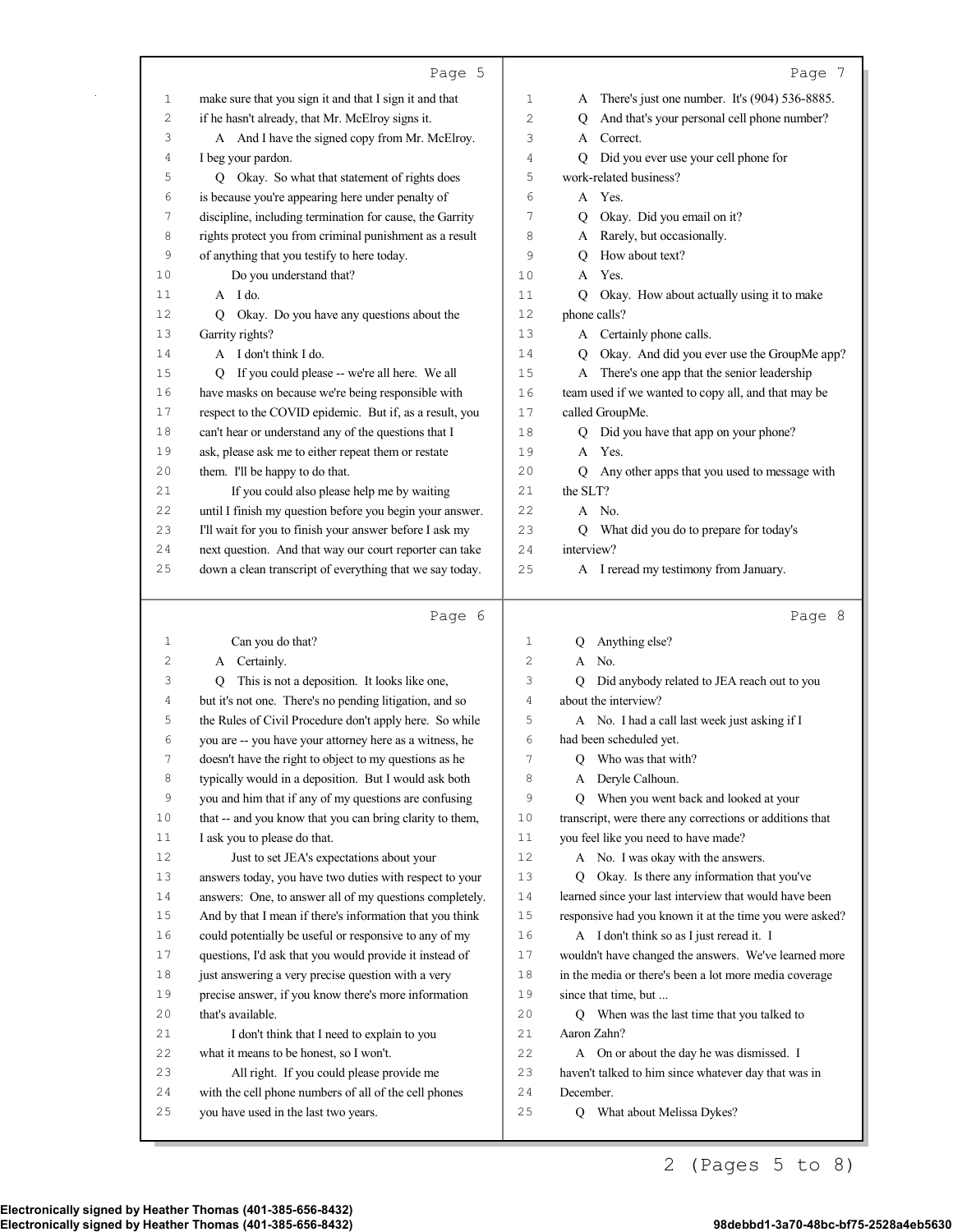|          | Page 9                                                                                                         |                | Page 11                                                           |
|----------|----------------------------------------------------------------------------------------------------------------|----------------|-------------------------------------------------------------------|
| 1        | A Ms. Dykes -- the last time I spoke with her                                                                  | 1              | chair had asked to look at the value of JEA, and we call          |
| 2        | was two times: The night before her dismissal, and                                                             | $\overline{c}$ | that a microphone drop in a board meeting.                        |
| 3        | about two or three weeks ago I called her to ask if she                                                        | 3              | Q That was Tom Petway?                                            |
| 4        | had recollection of a letter I had given her in January.                                                       | $\overline{4}$ | A Mr. Petway.                                                     |
| 5        | Q What was that letter?                                                                                        | 5              | Some time passed -- well, let me cover my                         |
| 6        | A It was a letter -- at the time there was                                                                     | 6              | career first, because this ties in.                               |
| 7        | Ms. Miller and maybe somebody from the council was                                                             | 7              | So at the time I was asked to come upstairs,                      |
| 8        | asking us to resend our contracts. And so I wanted to                                                          | 8              | we had been in a period of uncertainty. Melissa Dykes             |
| 9        | have on the record with Ms. Dykes, our president and                                                           | 9              | had been -- Paul McElroy had resigned suddenly and                |
| 10       | COO, that I was willing to look at any and all elements                                                        | 10             | unexpectedly and had been a long-term, well-thought-of            |
| 11       | of the contract at any time, that I had not asked for a                                                        | 11             | CEO here. Melissa became the interim CEO, which I was             |
| 12       | contract and never had a contract before, and so that                                                          | 12             | very happy for. She had been here a while and appeared            |
| 13       | was fine by me to renegotiate those terms.                                                                     | 13             | to have been being groomed, to me, by the CEO for that            |
| 14       | Okay. And when you say Ms. Miller, that's<br>O.                                                                | 14             | position. So she served for a short period as the                 |
| 15       | Carla Miller?                                                                                                  | 15             | interim.                                                          |
| 16       | A Yes.                                                                                                         | 16             | At a board meeting -- maybe it was March,                         |
| 17       | Who's the city ethics officer?<br>O.                                                                           | 17             | approximately March of that year -- the board made a              |
| 18       | A Yes.                                                                                                         | 18             | sudden change and named Aaron the ongoing interim CEO             |
| 19       | Q All right. Before we really get into the meat                                                                | 19             | for JEA. That was a great surprise.                               |
| 20       | of my questions today, I wanted to provide you with the                                                        | 20             | About a week later I was out of town -- I had                     |
| 21       | opportunity -- because this isn't a deposition -- to say                                                       | 21             | previously served for many years as director of -- I'm            |
| 22       | anything that you want to say on the record. I'll give                                                         | 22             | trying to think what we call it -- permitting and                 |
| 23       | you the opportunity at the end of the interview to do                                                          | 23             | regulatory conformance. So I'll cover in a moment what            |
| 24       | the same thing, but because this isn't a deposition, we                                                        | 24             | that included.                                                    |
| 25       | have a little bit more reign to do things like this. So                                                        | 25             | So at the time I got a call from Melissa about                    |
|          |                                                                                                                |                |                                                                   |
|          | Page 10                                                                                                        |                | Page 12                                                           |
| 1        | I just wanted to provide you with that opportunity if                                                          | 1              | a week later, I was on out-of-town duties at one of the           |
| 2        | you wanted to say anything.                                                                                    | $\overline{c}$ | industry associations --                                          |
| 3        | A I guess the only thing I'd say in opening is                                                                 | 3              | (Discussion off the record.)                                      |
| 4        | that it's been a great pleasure to me to be a career                                                           | 4              | THE WITNESS: So I got a call from Melissa                         |
| 5        | employee of JEA. I came here because of the mission,                                                           | 5              | about a week later. I was concerned at the time                   |
| 6        | and my background was a good fit for it, so I've enjoyed                                                       | 6              | because I thought we were going to lose a lot of                  |
| 7        | serving JEA over the years. And I'm here to answer your                                                        | 7              | people. And she said to me that she had decided to                |
| 8        | questions.                                                                                                     | 8              | stay and that they were going to do a                             |
| 9        | Q Great. Thank you very much.                                                                                  | 9              | reorganization; that they were going to have all                  |
| 10       | It would be helpful if you briefly walked me                                                                   | 10             | the operational folks under her and then move some                |
| 11       | through your employment history with JEA in reverse                                                            | 11             | of the others, the chief financial officer and the                |
| 12       | chronological order.                                                                                           | 12             | government relations person, off on their own.                    |
| 13       | A Okay.                                                                                                        | 13             | And I had previously reported to -- they                          |
| 14       | So starting now and then going back in time<br>Q                                                               | 14             | called it public affairs, which had government                    |
| 15       | for at least a few years.                                                                                      | 15             | relations, media, external media, and environmental               |
| 16       | A Okay. I'll go back about 19 and a half years,                                                                | 16             | services, because environmental services has                      |
| 17       | but I'll do it in three or four steps so it will go                                                            | 17             | regulatory components in the state of Florida that                |
| 18       | fairly quickly.                                                                                                | 18             | sometimes tie into Tallahassee rule making.                       |
| 19       | I'm currently on administrative leave as vice                                                                  | 19             | BY MR. WEDEKIND:                                                  |
| 20       | president and chief environmental services officer for                                                         | 20             | Was that Hightower?<br>Q                                          |
| 21       | JEA. I've served in that role for just over two years                                                          | 21             | That was Hightower.<br>A                                          |
| 22       | now. I got the call for that role in April of 2018.                                                            | 22             | Okay.<br>Q                                                        |
| 23       | At the time, JEA had been through a couple of                                                                  | 23             | I was reporting to him at the time.<br>A                          |
| 24<br>25 | controversial years and difficult years for career<br>employees of JEA, including myself, where a former board | 24<br>25       | Okay.<br>Q<br>So Melissa said to me, look, Paul, I've always<br>A |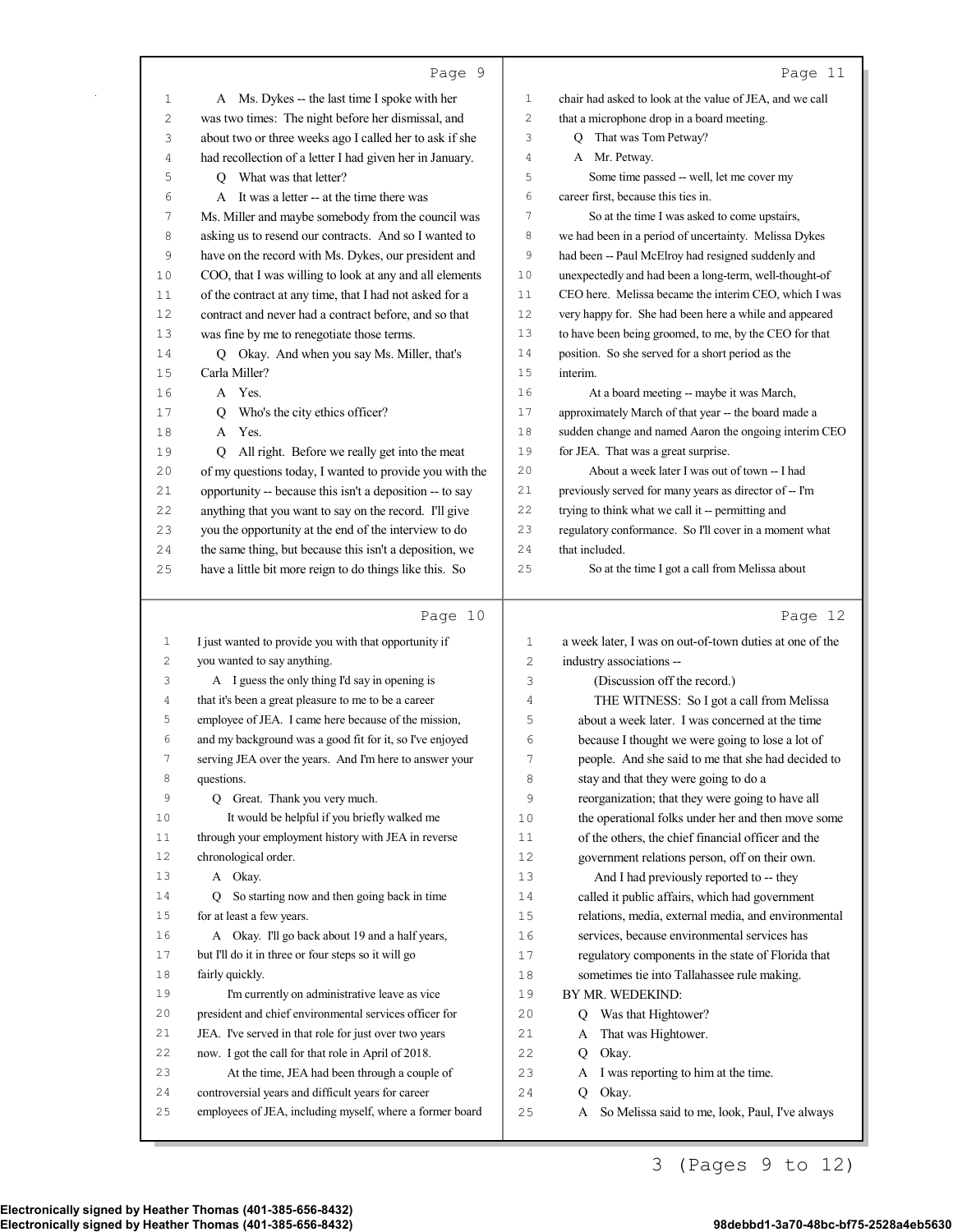|             | Page 13                                                                                                    |              | Page 15                                                                 |
|-------------|------------------------------------------------------------------------------------------------------------|--------------|-------------------------------------------------------------------------|
| $\mathbf 1$ | appreciated how you do your work, I'm a fan, and I need                                                    | 1            | before and after that, certainly. And their deputies.                   |
| 2           | operational people under me, how we're going to be                                                         | 2            | So the last jump I'm going to make, what first                          |
| 3           | organized, would you serve as vice president under me.                                                     | 3            | brought me here. So I had served in that role with                      |
| 4           | That was a great honor to me. I accepted.                                                                  | 4            | special assignments coming and going over the years. I                  |
| 5           | It was a strange time. I will tell you that.                                                               | 5            | first came here in 2001, just after the federal                         |
| 6           | I reported that to my friends that I was a little -- it                                                    | 6            | elections in January, to take on what was called -- I                   |
| 7           | was unusual. We had a board member resign and come on                                                      | 7            | think we called it -- I don't know if we called it                      |
| 8           | as the CEO. So -- and we've all read that in news                                                          | 8            | industrial pretreatment or regulatory conformance, but                  |
| 9           | reports.                                                                                                   | 9            | that was the industrial pretreatment program, anywhere                  |
| 10          | Previous to that time, I'd served as director                                                              | 10           | that we regulated the industries or others in town.                     |
| 11          | of permitting and regulatory conformance. In that role,                                                    | 11           | And I had that job for seven or eight months                            |
| 12          | I oversaw, over the years, nearly all the permitting and                                                   | 12           | when the current vice president elevated me to the                      |
| 13          | conformance -- regulatory compliance functions for most                                                    | 13           | director role and gave me substantially larger                          |
| 14          | of JEA's areas. I'll describe them by media: Air                                                           | 14           | responsibilities.                                                       |
| 15          | permitting -- we have 5 large generating stations, 11                                                      | 15           | Q As part of your role up to the director level,                        |
| 16          | large wastewater plants, 38 water plants, and so forth.                                                    | 16           | did you ever interact with Aaron Zahn in his capacity as                |
| 17          | So overseeing the air permitting and compliance at                                                         | 17           | the CEO of the wastewater treatment company?                            |
| 18          | different times. Sometimes that was shuffled between                                                       | 18           | A Really only once, to my recollection. I want                          |
| 19          | directors. Over the years, assignments changed.                                                            | 19           | to say maybe four or five years ago, the public                         |
| 20          | The -- what you would think of as drinking                                                                 | 20           | relations group -- Bud Para was the vice president at                   |
| 21          | water, the consumptive use permit. We have the largest                                                     | 21           | that time just immediately prior to Mike Hightower.                     |
| 22          | cup in the state of Florida. I negotiated that, oversaw                                                    | 22           | I can't remember what the event was, but they                           |
| 23          | all of that.                                                                                               | 23           | were hosting a public event. It was a workshop to take                  |
| 24          | All environmental liabilities for JEA. We buy                                                              | 24           | input from the public on their thoughts about this or                   |
| 25          | properties that have environmental remediation                                                             | 25           | that, and Aaron was an attendee at that. And that's the                 |
|             |                                                                                                            |              |                                                                         |
|             |                                                                                                            |              |                                                                         |
|             | Page 14                                                                                                    |              | Page 16                                                                 |
| 1           | obligations, or we owned them back in old days, and we                                                     | 1            | only time I had met him -- well, I'll say two times. I                  |
| 2           | created environmental liability, so I oversee those.                                                       | 2            | had met him there. And people would rotate tables, so                   |
| 3           | Incident response. So if a -- somebody in                                                                  | 3            | you were with different people. So I met him in that                    |
| 4           | town hits a transformer, it falls on the ground and                                                        | 4            | setting. And then I don't think I met him before.                       |
| 5           | leaks, or we have a sanitary sewer overflow, oversee                                                       | 5            | They asked me to do a review. He was pitching                           |
| 6           | that incident response.                                                                                    | 6            | his BCR biosolids product to JEA probably four or five                  |
| 7           | And all the areas for which JEA regulates,                                                                 | 7            | years ago, and the general manager of the water system                  |
| 8           | from an environmental perspective, people in our                                                           | 8            | at the time asked me to take a quick look and proffer an                |
| 9           | community, such as we regulate about 100 industries in                                                     | 9            | opinion on is this thing real.                                          |
| 10          | town for the industrial pretreatment program. If they                                                      | 10<br>11     | Q What was your opinion?                                                |
| 11<br>12    | stick something in our sewer, we're their environmental                                                    |              | A That it was and is a real product. It serves                          |
| 13          | regulator, and they get a permit from us.                                                                  | $1\,2$<br>13 | a market niche. It's -- in my opinion, it was good for                  |
| 14          | So I had served in that role for many years                                                                | 14           | smaller utilities. It was kind of small modular stuff.                  |
| $15$        | with various special assignments coming and going in                                                       | 15           | For us, we're so big you would need 10 or 50 or 100 of                  |
| 16          | there. I would say in my own mind I served as the                                                          | 16           | the units, and it didn't seem to scale well, in my                      |
| $17$        | senior director. If they needed somebody as a liaison                                                      | $17\,$       | opinion, to JEA's biosolids needs.                                      |
| $1\,8$      | directly with the secretary of the DEP or the executive<br>director of a water management district or even | 18           | Q I think I remember that it had a contract with<br>GRU; is that right? |
| 19          | testifying in front of -- I've done this in front of a                                                     | 19           | A I don't know. I know he has one with Clay                             |
| 20          | congressional committee or in front of the governor and                                                    | 20           | County, because Ray Avery, the former executive director                |
| 21          | cabinet on environmental matters. That had been my role                                                    | 21           | down there, told me they liked what they had.                           |
| 22          | for a long time.                                                                                           | 22           | The product --<br>Q                                                     |
| 23          | Did you in that role interface with<br>Q                                                                   | 23           | What Clay County Utility Authority had.<br>A                            |
| 24          | Mr. Vinyard when he was the secretary of DEP?                                                              | 24           | With BCR?<br>Q                                                          |

4 (Pages 13 to 16)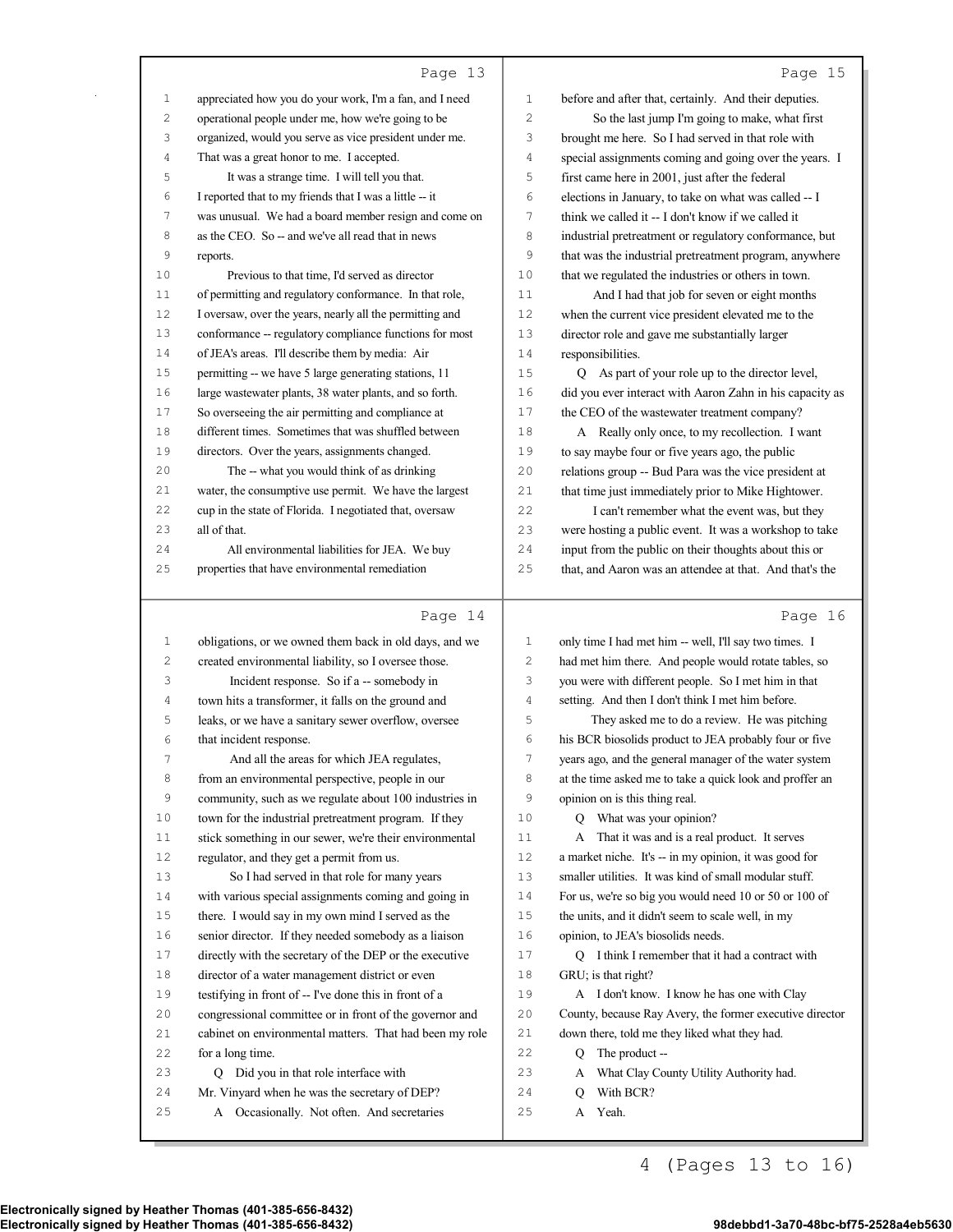|          | Page 17                                                                                                           |                | Page 19                                                  |
|----------|-------------------------------------------------------------------------------------------------------------------|----------------|----------------------------------------------------------|
| 1        | Q Okay. What was your impression of Mr. Zahn                                                                      | 1              | number of members and he made it a one-tier -- during    |
| 2        | meeting him four or five years ago in connection with --                                                          | 2              | his tenure it was just one single tier.                  |
| 3        | A It was just so brief. I didn't know him at                                                                      | 3              | Q When you talk about the two-tier organization,         |
| 4        | all. But I thought he was -- he came across as                                                                    | 4              | what do you mean by that?                                |
| 5        | interested and fairly knowledgeable about the utility                                                             | 5              | A So there were two very clear tiers. The CEO            |
| 6        | industry and trends.                                                                                              | 6              | and his reports, which would be Melissa Dykes as COO,    |
| 7        | Q Okay. So you were elevated to, you call it                                                                      | 7              | chief operating officer; Ryan Wannemacher as chief       |
| 8        | the CE -- CESO? You just called yourself a VP. How do                                                             | 8              | financial officer. They had a chief innovation officer,  |
| 9        | you refer to your title?                                                                                          | 9              | Julio Romero. I'm missing one.                           |
| 10       | A You know, the full title is vice president and                                                                  | 10             | Q Herschel?                                              |
| 11       | chief environmental services officer. And that was in                                                             | 11             | A Herschel was not there for a year. It was at           |
| 12       | about April of '18.                                                                                               | 12             | least those three. That's the first tier, the CEO and    |
| 13       | Q Who served in that role before you?                                                                             | 13             | his direct reports.                                      |
| 14       | A The way we've been organized over the years,                                                                    | 14             | The second tier is that whole other list of              |
| 15       | sometimes we've had a vice president of environmental                                                             | 15             | vice presidents: Kerri Stewart for customer service --   |
| 16       | services and sometimes we haven't. So when I was first                                                            | 16             | the ones with the largest number of direct reports. The  |
| 17       | hired, I was hired by such a vice president back in                                                               | 17             | general manager of electric, the general manager of      |
| 18       | 2000, December 2000, essentially. I came on board in                                                              | 18             | water.                                                   |
| 19       | January of '01. Susan Hughes was a VP of environmental.                                                           | 19             | Kerri Stewart oversees a lot of people in her            |
| 20       | After her, Athena Mann was the vice president of                                                                  | 20             | customer relations role. Then it drops off from there,   |
| 21       | environmental.                                                                                                    | 21             | the procurement VP, the planning VP. I have about 60 to  |
| 22       | Then, when Paul McElroy took over as CEO, he                                                                      | 22             | 65 people in environmental.                              |
| 23       | slimmed down the executive suite. I don't remember how                                                            | 23             | $Q$ HR?                                                  |
| 24       | many they had at the time. Maybe there were 12 or                                                                 | 24             | A HR. HR has a large number. Thank you.                  |
| 25       | something, and he slimmed it down to 6 or 7.                                                                      | 25             | The HR one's a little fuzzy, because they have           |
|          |                                                                                                                   |                |                                                          |
|          | Page 18                                                                                                           |                | Page 20                                                  |
| 1        |                                                                                                                   | $\mathbf{1}$   | a lot of assignments that are direct with the CEO. That  |
| 2        | And he took the environmental and placed it in<br>public affairs at that time with government relations,          | 2              | one's a little bit fuzzy. And Kerri as the               |
| 3        | media relations, and environmental services, ostensibly                                                           | 3              | communications one is a little bit fuzzy. But they       |
| 4        | so that you wouldn't have -- so that you would have                                                               | 4              | didn't report to the CEO. They just would have special   |
| 5        | alignment on any regulatory -- you know, the government                                                           | 5              | assignments frequently related.                          |
| 6        | relations does legislative stuff. Someone like me would                                                           | 6              | So that's what I mean by a two-tier system.              |
| 7        | do the executive branch environmental regulatory work.                                                            | $\overline{7}$ | Q Why were you concerned in the March/April 2018         |
| 8        | But then in April of 2018, Mr. McElroy was<br>Q                                                                   | 8              | time period that JEA was going to lose a lot of people?  |
| 9        | gone, and the C suite was reorganized?                                                                            | 9              | A You know, this just all happened so suddenly.          |
| $1\,0$   | A He was gone. Melissa -- I can't remember how                                                                    | 10             | Paul McElroy at a board meeting in February or March     |
| $11 \,$  | long Melissa served as the interim. But when Aaron came                                                           | 11             | unexpectedly -- nobody saw it coming -- made a speech    |
| 12       | on board and she agreed to team with him, that's when                                                             | $1\,2$         | and said it's just time for different leadership, not    |
| 13       | they made that decision, in April of '18. And so they                                                             | 13             | better, not worse, just different, and he resigned that  |
| 14       | took what you would think of as operational people -- we                                                          | 14             | day.                                                     |
| 15       | didn't have a planning VP, so they took -- they made                                                              | $15$           | And there had been controversy next door with            |
| 16       | that a vice president.                                                                                            | 16             | PFM, who does financial analysis for utilities.          |
| $1\,7$   | They reinstituted an environmental VP. We                                                                         | $17$           | Mr. McElroy and PFM had provided some testimony to the   |
| 18       | hadn't had one in -- I don't know -- five or six years,                                                           | 18             | City Council, and that had gone roughly. So the          |
| 19       | something. They reinstituted that. I can't remember if                                                            | 19             | organization, the employees inside the organization,     |
| 20       | they added any others; maybe the supply chain with John                                                           | 20             | were -- were and had been uneasy for, I'd say, the       |
| 21       | McCarthy. I think those are the ones that they added at                                                           | 21             | previous year. Because we knew there was a study         |
| 22       | that time.                                                                                                        | 22             | underway on potential privatization of JEA at that time, |
| 23       | And we had had a structure similar to that in                                                                     | 23             | but it wasn't real -- it did not appear real transparent |
| 24<br>25 | the past. We had had a two-tier senior structure in the<br>past, but Paul McElroy slimmed it both in terms of the | 24<br>$2\,5$   | at the time.<br>Q And that was through PFM?              |

5 (Pages 17 to 20)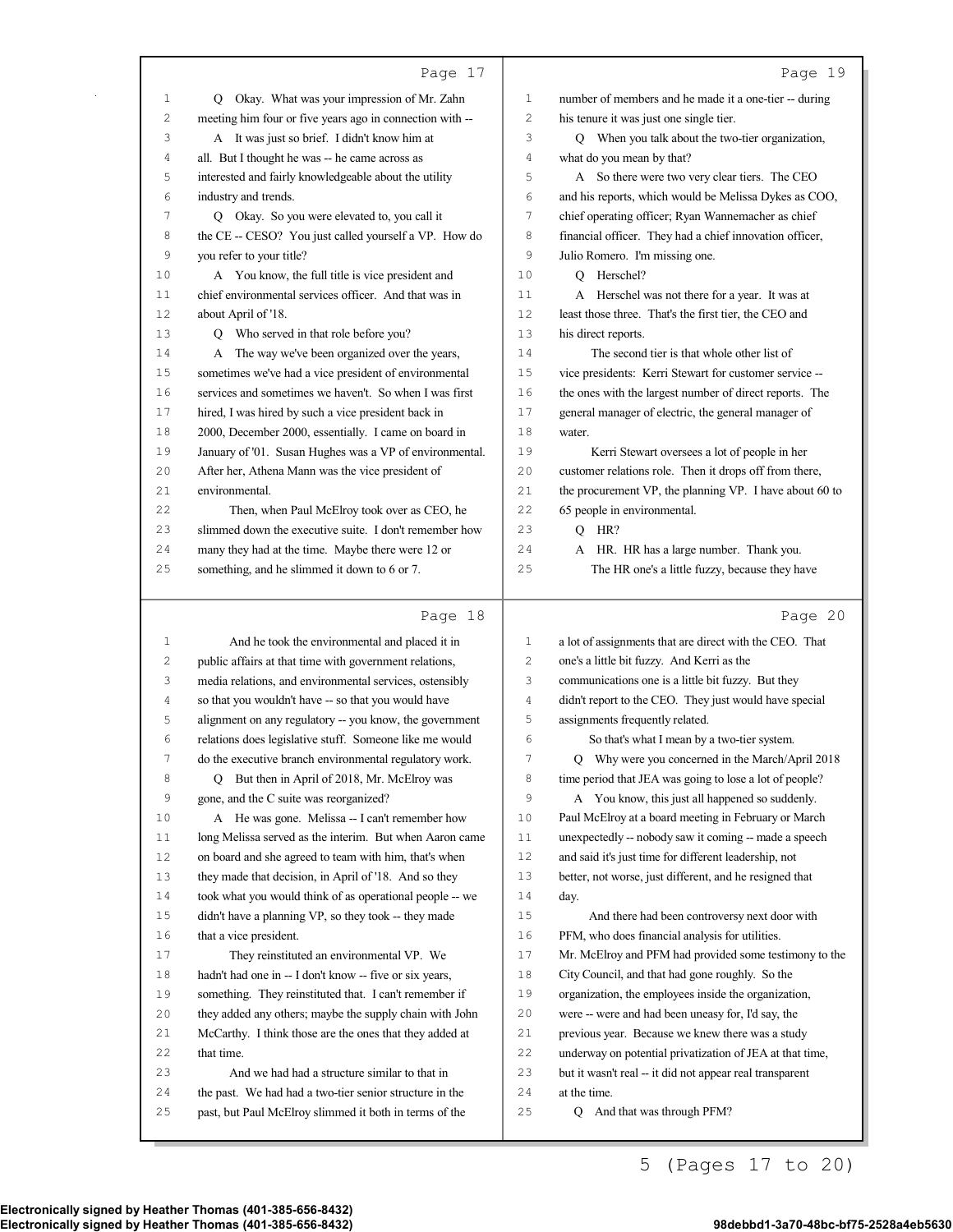|                   | Page 21                                                          |              | Page 23                                                  |
|-------------------|------------------------------------------------------------------|--------------|----------------------------------------------------------|
| 1                 | A You know, I don't -- to this day I don't know                  | 1            | To replace Northside 3?<br>O                             |
| $\overline{c}$    | the details of all that.                                         | 2            | A Yes. Northside was getting long in the tooth,          |
| 3                 | Okay. All right. So --<br>Q.                                     | 3            | and we've been dragging that out for years. We thought   |
| 4                 | But any -- let me just simplify it.<br>A                         | 4            | three to five years ago it might have to be retired, but |
| 5                 | Sure.<br>Q                                                       | 5            | because regulatory things change or don't come to        |
| 6                 | Any time your CEO steps down, that just<br>А                     | 6            | fruition, okay, we could keep running it.                |
| 7                 | creates unease. He had been -- he had provided                   | 7            | And there were some benefits to running                  |
| 8                 | stability to the organization for a long time. So                | 8            | Northside 3. It has really high turn-up and turn-down    |
| 9                 | that's why.                                                      | 9            | capacity every day. That's the benefit. You can really   |
| 10                | Q And there had been talk -- I know you                          | 10           | ramp it up and down as we all turn on the                |
| 11                | mentioned Mr. Petway's mic drop at the November 2017             | 11           | air-conditioning in the middle of the day and turn it    |
| 12                | board meeting.                                                   | 12           | off at night.                                            |
| 13                | So carry me forward from the March 2018 time                     | 13           | So we were contemplating another unit at                 |
| 14                | period to when Mr. Zahn comes on. Did you notice any             | 14           | Greenland, and we were ready and prepared to begin the   |
| 15                | change in the organization as a result of his leadership         | 15           | permitting for that, but that decision had not been      |
| 16                | other than the structural changes that you've just               | 16           | completed, and I'll give you a couple examples why.      |
| 17                | talked about?                                                    | 17           | We're also contemplating -- and I'm a voice in           |
| 18                | A You'll probably need to ask a few more                         | 18           | the organization of -- we're in a transition time. You   |
| 19                | specific questions than that. Aaron's management style           | 19           | see it out there in the news all the time on solar is    |
| 20                | is very different than Paul McElroy's, so that's one, of         | 20           | becoming more and more real and a much larger scale.     |
| 21                | course. They're just very different people.                      | 21           | JEA's become fairly large in solar.                      |
| 22                | Q Can you describe the difference in their                       | 22           | So right now is a period of uncertainty where            |
| 23                | management styles?                                               | 23           | utilities are trying to figure out if I build another    |
| 24                | A Sure. Paul is very staid and operates in a                     | 24           | fossil fuel plant, even though gas is the lowest cost    |
| 25                | very small, close-knit team. Aaron is -- Aaron does not          | 25           | and it's clean burning and it's fairly low carbon --     |
|                   |                                                                  |              |                                                          |
|                   |                                                                  |              |                                                          |
|                   | Page 22                                                          |              | Page 24                                                  |
|                   |                                                                  | 1            |                                                          |
| $\mathbf{1}$<br>2 | mind taking the stage -- that was a characteristic of            | $\mathbf{2}$ | that's my wheelhouse, those things -- even though that,  |
| 3                 | his -- and was more comfortable with media interviews or         | 3            | it could look like a bad bet ten years from now. It      |
| 4                 | standing in front of all management meetings or almost           | 4            | could look like your next Vogtle.                        |
| 5                 | TED-like talks or presentations. That tends to be his<br>style.  | 5            | Q What you don't want to do, as I understand it,         |
| 6                 |                                                                  | 6            | is be the last utility to construct, for example, a      |
| 7                 | Q Mr. McElroy had previously been the CFO before                 | 7            | combined cycle --                                        |
| 8                 | he was the CEO. Did you notice any difference between            | 8            | A A fossil fuel plant.<br>Q Right.                       |
| 9                 | Mr. McElroy's understanding of JEA's business and<br>Mr. Zahn's? | 9            | A And nobody has that crystal ball. How much             |
| 10                | A I wouldn't really know how to comment on that.                 | 10           | longer will gas be the right economic answer and how are |
| 11                | My expertise is in engineering and environmental                 | 11           | the winds of change blowing at the federal government,   |
| 12                | regulatory matters. But I'm not a financial person.              | 12           | that goes election by election on whether you're going   |
| 13                | Q When JEA needs to construct a new generating                   | 13           | to have really serious greenhouse gas requirements in    |
| 14                | station, would your group be responsible for the                 | 14           | the United States or, right now, not. So those things    |
| 15                | permitting process?                                              | 15           | affect that decision.                                    |
| 16                | That's correct.<br>A                                             | 16           | What is your take on the timing to reach grid<br>Q       |
| 17                | Okay. So did you work with Mr. McInall's<br>Q                    | 17           | parity?                                                  |
| 18                | group to develop the IRP?                                        | 18           | A I don't know. I saw materials from McKinsey            |
| 19                | A No.                                                            | 19           | and others that led me to believe 5 to 15 years. I know  |
| 20                | Would his group handle that?<br>Q                                | 20           | that's a broad range of time.                            |
| 21                | His group handled the IRP.<br>А                                  | 21           | Q I think the McKinsey report assumed grid               |
| 22                | Okay. And then when does the handoff occur?<br>Q                 | 22           | parity in 2024.                                          |
| 23                | A We were on the cusp of a handoff to begin                      | 23           | A So that's close to five years. As early as             |
| 24                | permitting for another -- I'll try to not get too                | 24           | 2024.                                                    |
| 25                | technical -- a gas combined cycle unit.                          | 25           | In your opinion, does that seem like an<br>Q             |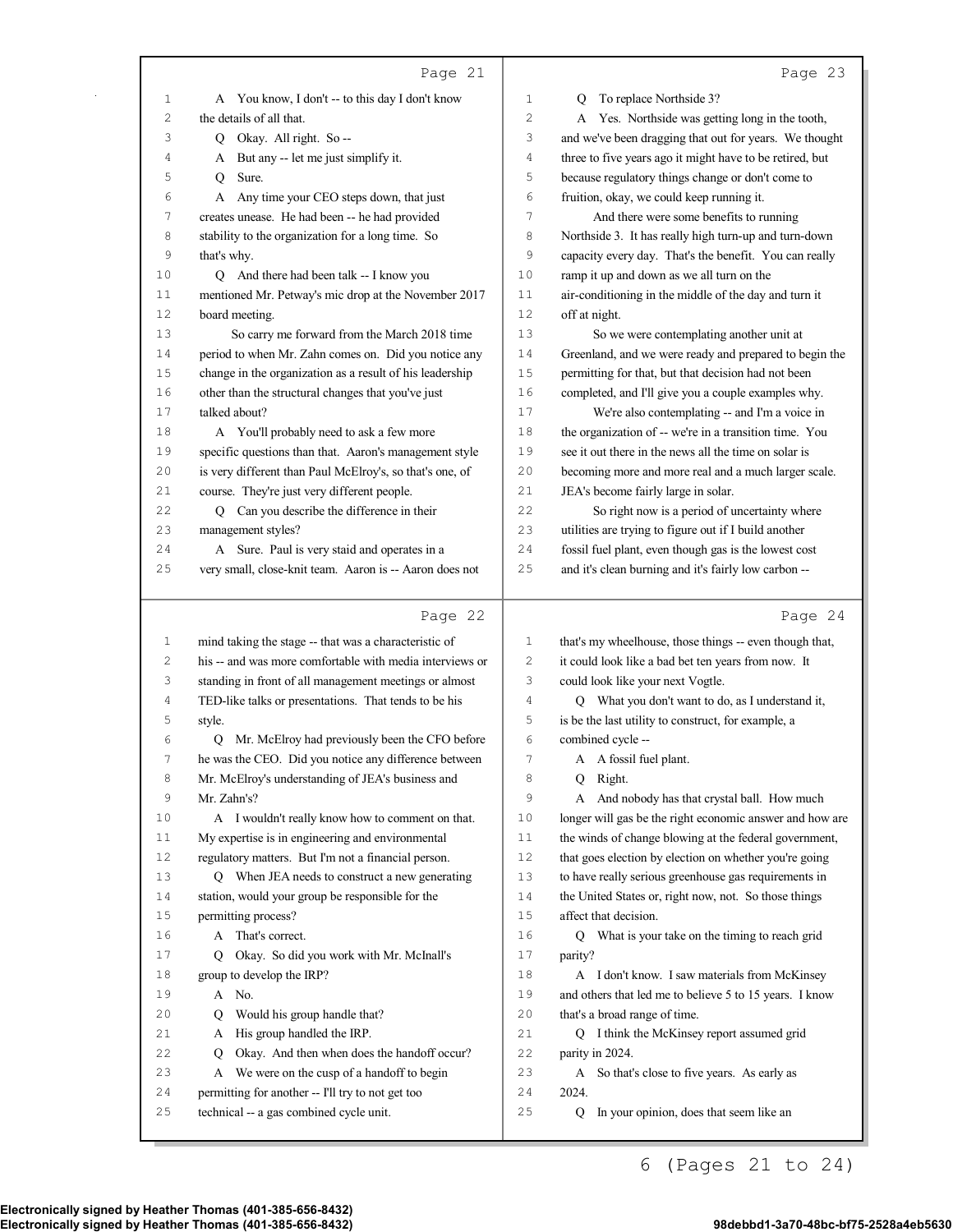|    | Page 25                                                                                                       |             | Page 27                                                                                  |
|----|---------------------------------------------------------------------------------------------------------------|-------------|------------------------------------------------------------------------------------------|
| 1  | aggressive assumption to make or realistic?                                                                   | 1           | Q Who are people that are substantially less                                             |
| 2  | A A lot of it has to do with state regulation,                                                                | 2           | likely to make the investment to switch over to --                                       |
| 3  | because some of how net metering -- that is determined                                                        | 3           | A Would not have the ability to do that. And                                             |
| 4  | on a state-by-state basis. And so there are states out                                                        | 4           | not only that, already live in houses that are not                                       |
| 5  | west that there's arguably grid parity right now.                                                             | 5           | energy efficient. And, you know, it's harder to keep                                     |
| 6  | Q California and Hawaii?                                                                                      | 6           | their houses cool. So there are multiple disadvantages.                                  |
| 7  | A I have a brother in San Diego that put it on                                                                | 7           | So I know that's a little different than what                                            |
| 8  | his roof eight or ten years ago, and it had a five-year                                                       | 8           | you asked, but that's why many states don't have --                                      |
| 9  | payoff, and it was federally and state subsidized. And                                                        | 9           | that's why some states early on started with net                                         |
| 10 | because California, in my opinion, has -- I think I                                                           | 10          | metering programs. They were trying to promote the                                       |
| 11 | looked at it the wrong way. That falls on the backs on                                                        | 11          | solar. California is the biggest example in the U.S.,                                    |
| 12 | ratepayers at the lower end of the socioeconomic scale                                                        | 12          | and they were highly subsidizing that. But it comes                                      |
| 13 | to subsidize that.                                                                                            | 13          | with a lot of very strong societal results.                                              |
| 14 | Q Talk to me about --                                                                                         | 14          | I would say we took more of a market approach.                                           |
| 15 | So that goes on a state-by-state level.<br>A                                                                  | 15          | Q Did you attend the -- switching gears a little                                         |
| 16 | Q Sorry to step on you there.                                                                                 | 16          | bit.                                                                                     |
| 17 | Talk to me about JEA's net metering policy.                                                                   | 17          | Did you attend the featured JEA workshop at                                              |
| 18 | A What we've done -- and this happened under                                                                  | 18          | White Oak Plantation in May of 2018?                                                     |
| 19 | Mr. McElroy. He made a pretty strong change about three                                                       | 19          | A Yes.                                                                                   |
| 20 | to four years ago. We pay essentially the avoided fuel                                                        | 20          | Q What was the purpose of that meeting, as you                                           |
| 21 | cost. So if you think about it, if you put solar on                                                           | 21          | understood it?                                                                           |
| 22 | your roof, we don't pay the retail rate that you're                                                           | 22          | A You know, it had two components mainly. It                                             |
| 23 | avoiding, because there's wires that we have to send it                                                       | 23          | was mostly a team building meeting. Aaron had two                                        |
| 24 | over, and from our view, you owe part of the cost of                                                          | 24          | different speakers. I forget the first gentleman's                                       |
| 25 | owning that.                                                                                                  | 25          | name. We never saw him again.                                                            |
|    |                                                                                                               |             |                                                                                          |
|    |                                                                                                               |             |                                                                                          |
|    | Page 26                                                                                                       |             | Page 28                                                                                  |
| 1  | And we also have sunk costs in electric                                                                       | $\mathbf 1$ | MR. NUNN: Alex Willis?                                                                   |
| 2  |                                                                                                               | 2           | THE WITNESS: Alex is the person we saw again.                                            |
| 3  | generating capacity in town that we're required to have<br>and we all want to have to make sure that power is | 3           | Alex is a management team coach. Alex really                                             |
| 4  | reliable each and every day.                                                                                  | 4           | specializes at the employee level. We all really                                         |
| 5  | So the big change Mr. McElroy made a few years                                                                | 5           | liked Alex. And we actually wanted to use the same                                       |
| 6  | ago is he said, you know, the cost of the solar panels                                                        | 6           | team building and kind of resiliency stuff Alex                                          |
| 7  | has come down substantially; the panels have gotten                                                           | 7           | brought down at the staff level. And he was later                                        |
| 8  | better. He says, we're not going to incentivize people                                                        | 8           | kept on board and worked with the whole                                                  |
| 9  | to put the panels on anymore. We used to do that. But                                                         | 9           | organization. So that was one component.                                                 |
| 10 | what we will subsidize is batteries.                                                                          | 10          | We spent, I want to say, at least the whole                                              |
| 11 | And so JEA will subsidize -- I forget the                                                                     | 11          | morning on that and maybe an hour after lunch. I                                         |
| 12 | dollar amounts, but if you want to put a Tesla or other                                                       | 12          | can't remember.                                                                          |
| 13 | battery system on your house, that's helpful to us                                                            | 13          | And there was some brainstorming in the                                                  |
| 14 | because then we can use it later and draw back off from                                                       | 14          | afternoon session, and I couldn't even tell you                                          |
| 15 | the battery to our system, and then it becomes a                                                              | 15          | what it was on, but it was the type where you                                            |
| 16 | meaningful part of the electric system and it's mutually                                                      | 16          | have -- you have easels with the paper boards on                                         |
| 17 | beneficial. So currently we're incentivizing batteries.                                                       | 17          | them and you have your yellow stickies and you                                           |
| 18 | Q Did those policies discourage the adoption of                                                               | 18          | multi-load on things. But I couldn't tell you what                                       |
| 19 | distributed generation?                                                                                       | 19          | the topics were. You broke down in small teams and                                       |
| 20 | A That's a complex answer. If you were to pay                                                                 | 20          | discussed with your teams what the conclusions                                           |
| 21 | more than the avoided cost, I would contend that you're                                                       | 21          | were.                                                                                    |
| 22 | subsidizing people in this room who have strong incomes                                                       | 22          | BY MR. WEDEKIND:                                                                         |
| 23 | to be able to put solar on their house for a subsidized                                                       | 23          | Q There were also a series of off-sites with the                                         |
| 24 | rate, and that subsidy is being drawn from lower income<br>people. So it's --                                 | 24<br>25    | SLT at Ponte Vedra. Do you remember those?<br>A I do. I attended three of them. I was on |

7 (Pages 25 to 28)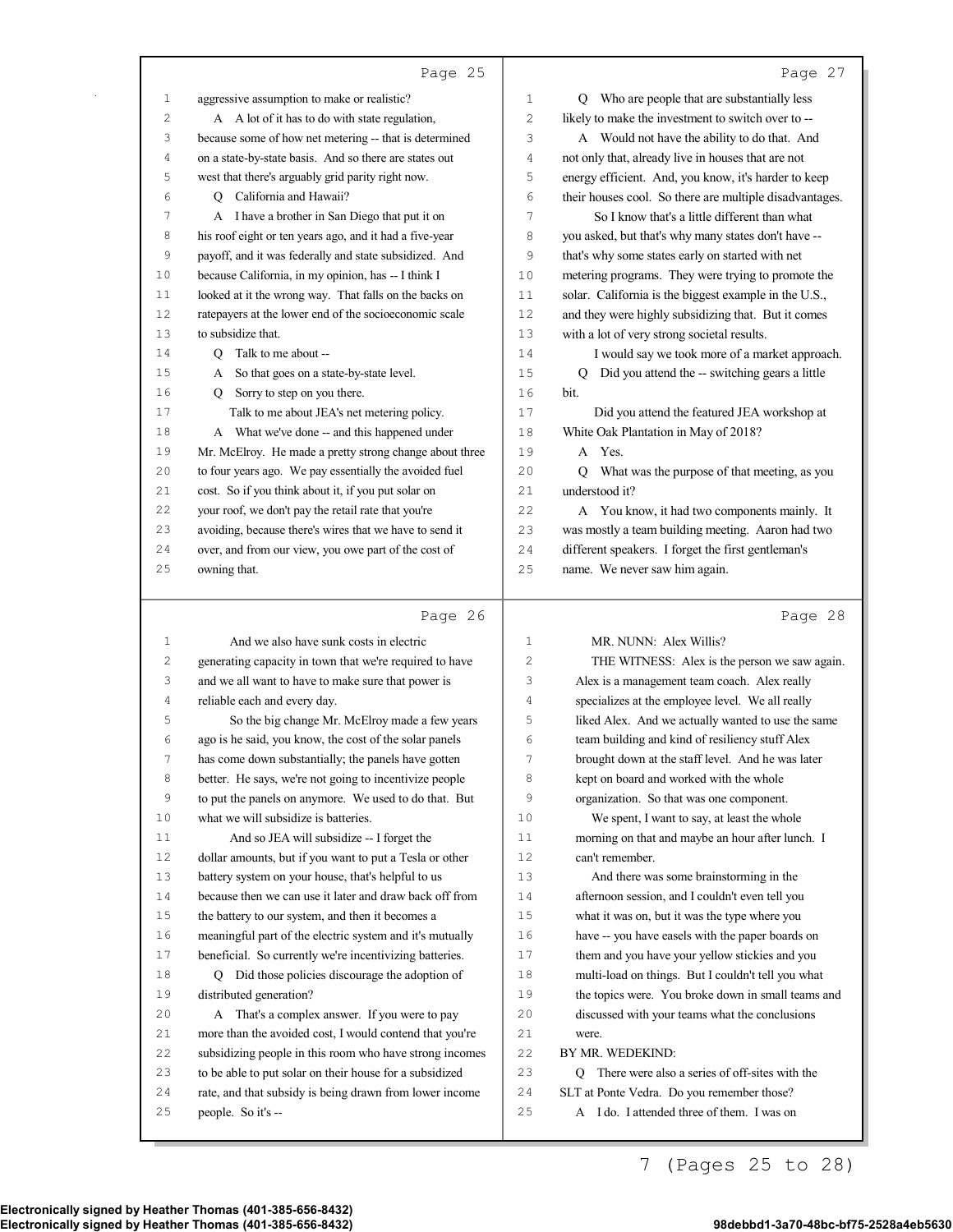|          | Page 29                                                                  |                | Page 31                                                                                       |
|----------|--------------------------------------------------------------------------|----------------|-----------------------------------------------------------------------------------------------|
| 1        | vacation for the one that occurred in June.                              | 1              | it makes a lot of sense to me. So SQ1 and SQ2 were                                            |
| 2        | Q Okay. What was the purpose of those meetings?                          | $\overline{c}$ | bookends in terms of the range of options available,                                          |
| 3        | A The one I wasn't at, I can't tell you. The                             | 3              | and --                                                                                        |
| 4        | other three were all working sessions essentially with                   | 4              | A One is it falls on the ratepayer; one is it                                                 |
| 5        | McKinsey, so you would -- you would be reviewing                         | 5              | falls on JEA and its employees.                                                               |
| 6        | business ideas as related to our -- it was a year of                     | 6              | Q Did you infer from those two scenarios that                                                 |
| 7        | strategic planning. You've probably heard about the                      | 7              | management was attempting to drive the board towards                                          |
| 8        | five different options we were looking at, three                         | 8              | Scenario 3?                                                                                   |
| 9        | nongovernment, two government. And they were workshop                    | 9              | A One of the IPO -- and Scenario 3, I'm going to                                              |
| 10       | sessions for those types of things.                                      | 10             | give you three parts: IPO, co-op, or privatization,                                           |
| 11       | Q What was your involvement in McKinsey's                                | 11             | what became to be known as the ITN, a sale, because the                                       |
| 12       | long-term strategic planning process?                                    | 12             | other two were still local ownership.                                                         |
| 13       | A To proffer -- to collect from my own                                   | 13             | I didn't know. I really didn't know, and in                                                   |
| 14       | department salient information about environmental                       | 14             | that second tier, I wasn't privy to that.                                                     |
| 15       | trends and to provide environmental -- to provide                        | 15             | Q What about knowing what you know about the                                                  |
| 16       | information about environmental services, how many                       | 16             | process now?                                                                                  |
| 17       | people we have. You know, they're looking at efficiency                  | 17             | A I still don't know, because I wasn't privy to                                               |
| 18       | things, how much capital and how much operations do you                  | 18             | that.                                                                                         |
| 19       | need, and they're benchmarking you versus others.                        | 19             | Q Did you have any involvement in the                                                         |
| 20       | So it's mostly providing them data on how many                           | 20             | development of the co-op alternative?                                                         |
| 21       | plants do you have and how many people do you have to do                 | 21             | A No.                                                                                         |
| 22       | the work that you're doing so that they can then go and                  | 22             | Are you familiar with any utilities of JEA's                                                  |
| 23       | compare and contrast that versus, well, what's that                      | 23             | size that are operated as a co-op?                                                            |
| 24       | department look like in other utilities and are there                    | 24             | A I'm not. But again, I'm not the financial                                                   |
| 25       | efficiency savings to be gained here.                                    | 25             | person, so it's not my area, and they -- they wouldn't                                        |
|          |                                                                          |                |                                                                                               |
|          |                                                                          |                |                                                                                               |
|          |                                                                          |                |                                                                                               |
|          | Page 30                                                                  |                | Page 32                                                                                       |
| 1        | As part of the Status Quo 2 scenario --<br>O                             | 1              | consult me for those things.                                                                  |
| 2        | A Yeah.                                                                  | 2              | How about the IPO?                                                                            |
| 3        | $Q$ - were you tasked with thinning your                                 | 3              | Same thing.<br>A                                                                              |
| 4        | department?                                                              | 4              | Did you have any involvement in the ITN<br>Q                                                  |
| 5        | A I was tasked with looking at that. So no,                              | 5              | process?                                                                                      |
| 6        | thank goodness. Nobody said go cut this or cut that.                     | 6              | A Yes.                                                                                        |
| 7        | But Status Quo 1 was if you didn't do anything different                 | 7              | Q Okay. Can you walk me through your                                                          |
| 8        | than what you're doing now, what would you look like --                  | 8              | involvement with that, please.                                                                |
| 9        | I think the time frame was in ten years -- you know,                     | 9              | A I can. That came up in the fall, late summer                                                |
| 10       | would you be at revenue shortfalls, for example, and how                 | 10             | or fall of 2019, and my department's responsibility was                                       |
| 11       | much would you need to raise rates to keep things -- all                 | 11             | just to produce for -- I think it was Pillsbury. I                                            |
| $1\,2$   | the same people here doing exactly what they're doing.                   | 12             | don't know ultimately who the attorney firm was that                                          |
| 13       | Status Quo 2 was a different -- I'm going to                             | 13             | compiled it all. It was for some bankers and attorneys                                        |
| 14       | call them bookends, and in my mind, ultimately, if you                   | 14             | to compile information about the whole company.                                               |
| 15       | were to remain government-owned, you'd pick something in                 | $15$           | And our area of responsibility was to make                                                    |
| 16       | between. These are bookends for planning purposes.                       | 16             | sure that they knew what all of our permits were, what                                        |
| 17       | Status Quo 2 is -- okay. If it's Status Quo 1, if we                     | $17$           | our compliance history was, and had all of the documents                                      |
| 18       | need -- if we need to raise revenue and you're just                      | $1\,8$         | related to all of that and understood fully what our                                          |
| 19       | going to do that through raising rates, SQ2 was all                      | 19             | environmental liabilities were. So I had a staff member                                       |
| $20$     | about bearing as much of the brunt as JEA so that the                    | 20             | that primarily loaded that information.                                                       |
| 21       | community did not have to bear the brunt, but with lower                 | 21             | Q Who was that?                                                                               |
| 22       | service rates, lower service levels.                                     | 22             | Lindsay Starner.<br>A                                                                         |
| 23       | So I did participate in that exercise as it                              | 23             | What's her title?<br>О                                                                        |
| 24<br>25 | related to my group.<br>Q And so I think the way that you just described | 24<br>25       | She is manager of -- I think we've got it<br>A<br>called manager of environmental permitting. |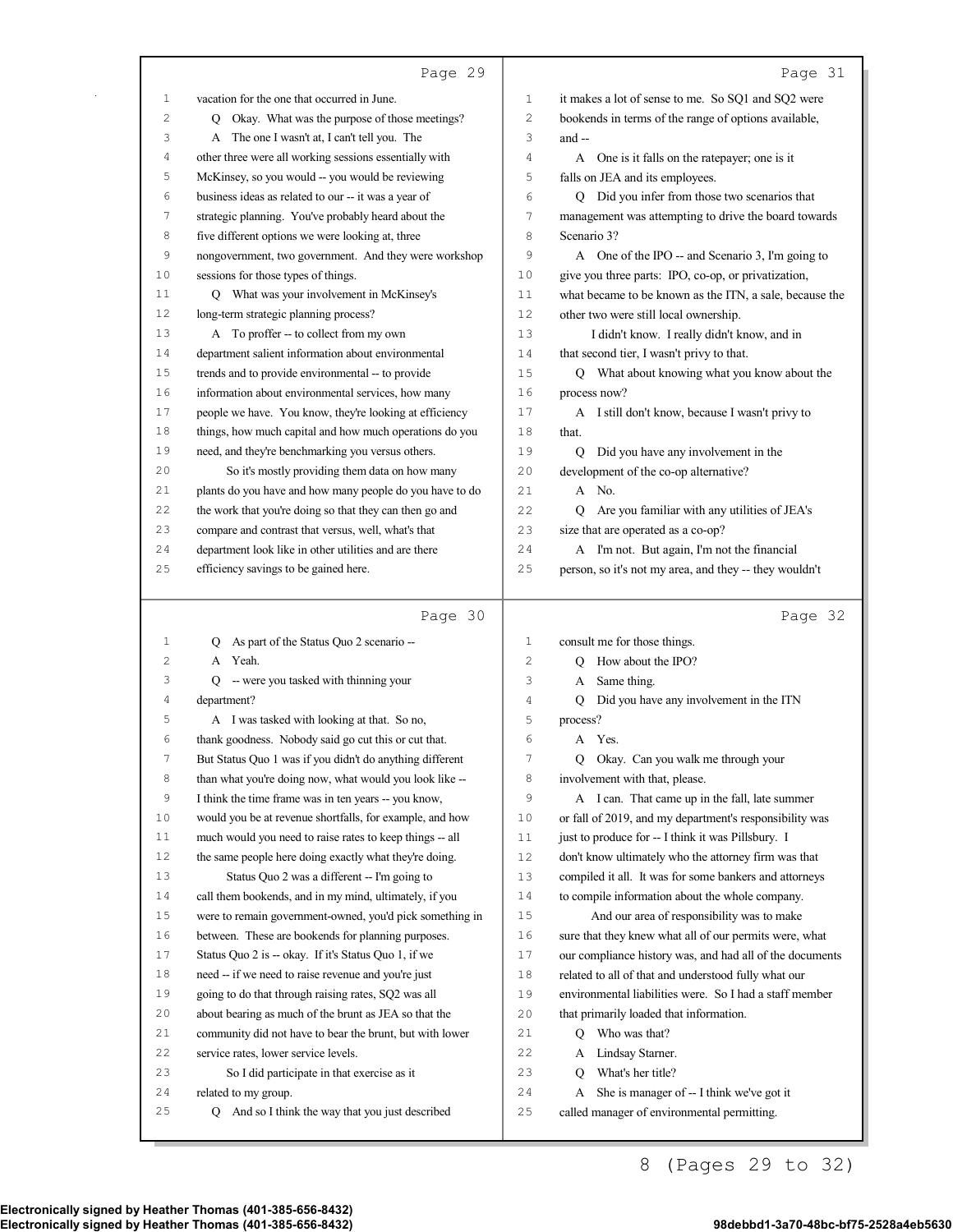|--|--|

| 1        | And she reached out to members of my                                                                                | 1              | each and every day through reverse osmosis. It's the                                                |
|----------|---------------------------------------------------------------------------------------------------------------------|----------------|-----------------------------------------------------------------------------------------------------|
| 2        | department to get all the various documents. And we                                                                 | 2              | cleanest water you can produce. So it's not a                                                       |
| 3        | loaded them into what's called a data room, and then if                                                             | 3              | technology issue at all.                                                                            |
| 4        | one of the attorney firms or banker firms had questions                                                             | 4              | Q Is it cleaner than what we draw from the                                                          |
| 5        | about it, they would send a written question. We would                                                              | 5              | aquifer?                                                                                            |
| 6        | farm it out -- that was our process. We would farm it                                                               | 6              | A Yeah. Now, what we draw from the aquifer is                                                       |
| 7        | out to the area of environmental services. I have                                                                   | 7              | outstanding water as well. We've got a great water                                                  |
| 8        | several directors and a number of managers. We would                                                                | 8              | source. The only knock on aquifer water is it's hard.                                               |
| 9        | farm it out to the issue owner, let them answer it. I                                                               | 9              | Yeah.                                                                                               |
| 10       | would review it and we would send it back.                                                                          | 10             | Q Were you involved as part of your role -- and                                                     |
| 11       | Q When you talk about the data room, is that the                                                                    | 11             | you obviously have a passion for water -- in the IWRP?                                              |
| 12       | Intralinks website?                                                                                                 | 12             | A Yes.                                                                                              |
| 13       | A I think so. We just knew it as the data room.                                                                     | 13             | That fell within your purview?<br>O                                                                 |
| 14       | Q Did you participate in the presentations to                                                                       | 14             | A I tag team with the planning department, but I                                                    |
| 15       | the bidders in Atlanta?                                                                                             | 15             | would also say I have a special role in -- CEOs over the                                            |
| 16       | A I did.                                                                                                            | 16             | years, because of my background -- this is one of those                                             |
| 17       | Q Okay. What was your involvement?                                                                                  | 17             | kind of special assignments.                                                                        |
| 18       | A Mine was limited to a brief discussion of                                                                         | 18             | Normally I would be planning only, but I came                                                       |
| 19       | environmental matters and primarily water. Water's my                                                               | 19             | from a large global consulting firm and designed water                                              |
| 20       | special area of expertise. That's what I did before I                                                               | 20             | and wastewater plants worldwide, and because of that                                                |
| 21       | came here, water resource planning for governments and                                                              | 21             | background, I'm usually asked to be an executive sponsor                                            |
| 22       | industry.                                                                                                           | 22             | and participant on this. So I tag team with the                                                     |
| 23       | And so I talked about water trends in the                                                                           | 23             | planning department. And that's in flight right now.                                                |
| 24       | southeast U.S. and in Florida, and I highlighted a                                                                  | 24             | Q Mr. McInall is not offended by your                                                               |
| 25       | couple of our real strengths, which are the nutrient                                                                | 25             | co-participation?                                                                                   |
|          |                                                                                                                     |                |                                                                                                     |
|          | Page 34                                                                                                             |                | Page 36                                                                                             |
| 1        | removal in town for protection of the river, and where                                                              | 1              | A No. And similarly, he would say to you, it's                                                      |
| 2        | we were in our pursuit of alternative water supplies for                                                            | 2              | not in my wheelhouse to do IRPs. Yeah.                                                              |
| 3        | the future for JEA.                                                                                                 | 3              | Q We talked a lot about the development of the                                                      |
| 4        | Q Is that desalinization?                                                                                           | 4              | $IRP -$                                                                                             |
| 5        | A That's one option. That's probably the most                                                                       | 5              | A Yeah.                                                                                             |
| 6        | expensive option. So desalinization --                                                                              | 6              | Q -- during his interview today.                                                                    |
| 7        | Q Reclaim?                                                                                                          | $\overline{7}$ | A So he's -- his background and his strength is                                                     |
| 8        | Purified water, purified reclaimed water will                                                                       | 8              | those electrical ones, and my background and strength                                               |
| 9        | be the most economical, because it's far less salty than                                                            | 9              | are these.                                                                                          |
| 10       | the ocean. It's cleaner to begin with. But it's got                                                                 | 10             | Q Those are -- essentially those documents, the                                                     |
| 11       | public perception issues for obvious reasons, and that's                                                            | 11             | IRP on the electric side and the IWRP on the water side,                                            |
| 12       | the real task at hand is to have utilities that are                                                                 | 12             | are -- have the same purpose; right?                                                                |
| 13       | successful in that.                                                                                                 | 13             | A They have similar purposes, yeah. They do.                                                        |
| 14       | And they're growing. That's a growing                                                                               | 14             | The timelines are different. There's not a regulatory                                               |
| 15       | technique in the world and the United States. Spend two                                                             | 15             | requirement for an IWRP at all. It's very structured on                                             |
| 16       | to four years with strong public outreach programs in                                                               | 16             | the electric side, those IRPs, and that's driven by                                                 |
| 17       | their community to make sure the community understands                                                              | 17             | state level regulation. They want to make sure that you                                             |
| 18       | and is accepting of it.                                                                                             | 18             | have sufficient capacity.                                                                           |
| 19       | Q But it's not really a technology issue; it's                                                                      | 19             | That's done wholly different on the water                                                           |
| 20       | more of a communications issue?                                                                                     | 20             | side. The water side has something called a capacity                                                |
| 21       | A You took my -- that's my punchline everywhere                                                                     | 21             | analysis report. You provide those -- I forget the time                                             |
|          |                                                                                                                     |                |                                                                                                     |
|          |                                                                                                                     |                |                                                                                                     |
| 22       | I go. It's not a technology issue. They do it on the                                                                | 22             | frame, but if you're within 75 percent of the capacity                                              |
| 23       | space station every day. And there's cities like                                                                    | 23             | of the wastewater plant, you provide those each and                                                 |
| 24<br>25 | Singapore that most of the water supply comes from that.<br>Orange County, California, produces 130 million gallons | 24<br>25       | every year just to ensure reasonable assurance to the<br>DEP that you'll be able to serve capacity. |

9 (Pages 33 to 36)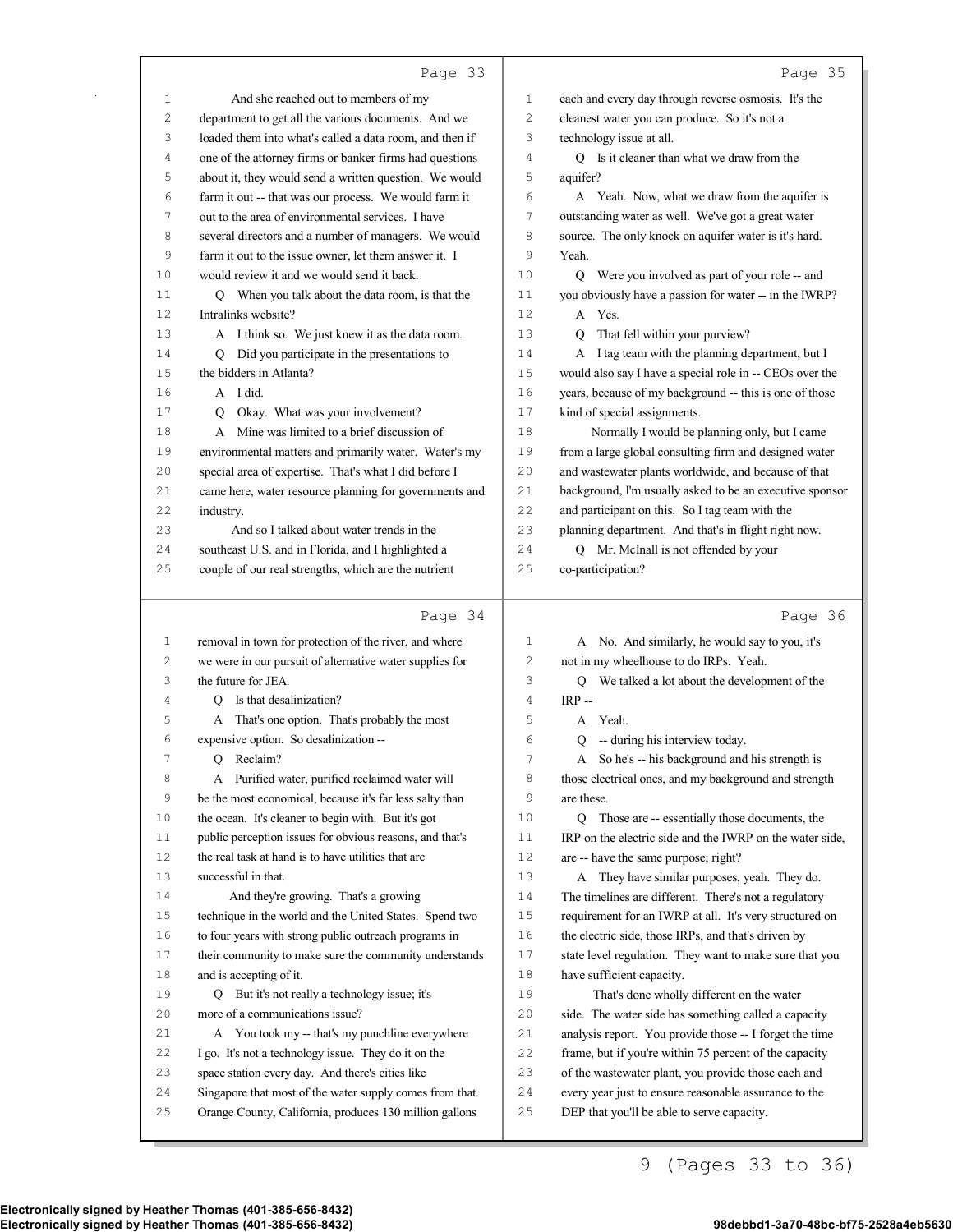|          | Page 37                                                     |             | Page 39                                                                                                        |
|----------|-------------------------------------------------------------|-------------|----------------------------------------------------------------------------------------------------------------|
| 1        | An integrated water resources plan really is                | 1           | others, I guess?                                                                                               |
| 2        | wholly voluntary, but it's also known as a master plan,     | 2           | A Continued expansion of the conventional                                                                      |
| 3        | and it's common at this point to do them -- I would say     | 3           | reclaim system. The river crossings, its component is                                                          |
| 4        | they were done every ten years or so years ago. In          | 4           | water is plentiful on this side of the river. The river                                                        |
| 5        | Florida they're being done every five years or so,          | 5           | has springs in it, so there's less water available on                                                          |
| 6        | because we're over 20 million people now, and we've got     | 6           | the ocean side, what we call the south grid. That's our                                                        |
| 7        | water sustainability issues. And people are moving to       | 7           | area of water constraint.                                                                                      |
| 8        | alternative supplies, and it won't all be groundwater in    | 8           | So river crossings, which we have two of right                                                                 |
| 9        | the future.                                                 | 9           | now, so adding more of those is an option. Additional                                                          |
| 10       | So that plan is a big deal in town. It's in                 | 10          | reclaimed water or a whole list of alternative water                                                           |
| 11       | flight now, and it'll come out in -- in the fall            | 11          | supplies, the leading candidate of which is probably                                                           |
| 12       | sometime.                                                   | 12          | purified reclaimed water for a host of reasons.                                                                |
| 13       | Q So the IRP process that we talked about with              | 13          | Oh, and of course additional conservation.                                                                     |
| 14       | Mr. McInall was -- the way that he described it -- done     | 14          | MR. NUNN: Let me take you back briefly to the                                                                  |
| 15       | to justify an infrastructure investment to construct,       | 15          | White Oak meeting. The second speaker, was that                                                                |
| 16       | for example, a generating station?                          | 16          | Chip Schultz?                                                                                                  |
| 17       | A Yeah. You have to show a need for power on                | 17          | THE WITNESS: That was the first speaker.                                                                       |
| 18       | the electric side before you're allowed to build it.        | 18          | Chip was first. And Chip -- yes. And he was                                                                    |
| 19       | $Q$ So is the IWRP the beginning of a -- to                 | 19          | sharing personal experiences, and then we were to                                                              |
| 20       | justify an infrastructure upgrade?                          | 20          | go around and share intensely personal experiences.                                                            |
| 21       | A We absolutely use it for our capital planning             | 21          | That wasn't a big hit.                                                                                         |
| 22       | over time on the water side, but it doesn't have that       | 22          | MR. NUNN: That sounds awkward.                                                                                 |
| 23       | same regulatory function. The PSC or others aren't          | 23          | THE WITNESS: Yes. I can't remember what his                                                                    |
| 24       | looking at that document. It's not required. It's           | 24          | was, but I remember it was awkward. I wouldn't                                                                 |
| 25       | solely for us to put a buffet together and say, all         | 25          | have shared it myself.                                                                                         |
|          | Page 38                                                     |             | Page 40                                                                                                        |
| 1        | right, ten years from now in these different parts of       | $\mathbf 1$ | MR. NUNN: So coming back, then, to the status                                                                  |
| 2        | town, I'm going to need X capacity; how do I want to do     | 2           | quo presentation that was prepared by McKinsey.                                                                |
| 3        | it, and it's -- it's just smart planning. That's what       | 3           | Did you at the time or later on form any                                                                       |
| 4        | it is. Nobody requires you to do that. You don't            | 4           | independent analysis as to whether that status quo                                                             |
| 5        | submit it to the state for their review or anything like    | 5           | scenario made sense, was what was likely to happen,                                                            |
| 6        | that.                                                       | 6           | or was just a scenario that was more of the worst                                                              |
| 7        | What that does, real simply, it looks at                    | $\prime$    | case scenario?                                                                                                 |
| 8        | demands. We look at different parts of town, how            | 8           | THE WITNESS: I viewed it as a worst -- thanks                                                                  |
| 9        | they're growing, what the demographics are, because         | $\mathsf 9$ | for saying that. I viewed it as a worst case                                                                   |
| 10       | there's high water users and low water users. And then      | 10          | scenario. It certainly would not have been my own                                                              |
| 11       | we match it up with where the water is. We look for         | 11          | preferred option, because it was strong. It was                                                                |
| 12       | where the shortfalls are going to be, where do we have      | 12          | drastic.                                                                                                       |
| 13       | reclaimed already, and then where there's gaps, then we     | 13          | And I think I said this in the earlier                                                                         |
| 14       | look at alternative supply technologies to serve those      | 14          | testimony. I view it if you're going to remain                                                                 |
| 15       | in those time frames.                                       | 15          | government-owned, the right answer would be                                                                    |
| 16       | MR. WEDEKIND: Can we go off for just a                      | 16          | somewhere in between SQ1, where the ratepayer takes                                                            |
| 17       | second?                                                     | 17          | the brunt of increased costs in the future, and                                                                |
| 18       | (Discussion off the record.)                                | 18          | SQ2, which was designed for the utility to take the                                                            |
| 19       | BY MR. WEDEKIND:                                            | 19          | full brunt.                                                                                                    |
| 20       | Q As part of the IWRP that's in process right               | 20          | BY MR. WEDEKIND:                                                                                               |
| 21       | now, is JEA considering additional river crossings?         | 21          | Q Why wasn't that type of scenario presented to                                                                |
| 22       | A Yes. That's -- that will be compared and                  | 22          | the board as part of its long-term strategic planning?                                                         |
| 23<br>24 | contrasted, the cost of that versus other alternatives.     | 23<br>24    | A That was the intent was to come out -- that's                                                                |
|          | That's one.<br>Q And we've already talked about some of the | 25          | what I always believed the strategic planning process<br>was about, but the ITN was never finished. So the ITN |
| 25       |                                                             |             |                                                                                                                |

10 (Pages 37 to 40)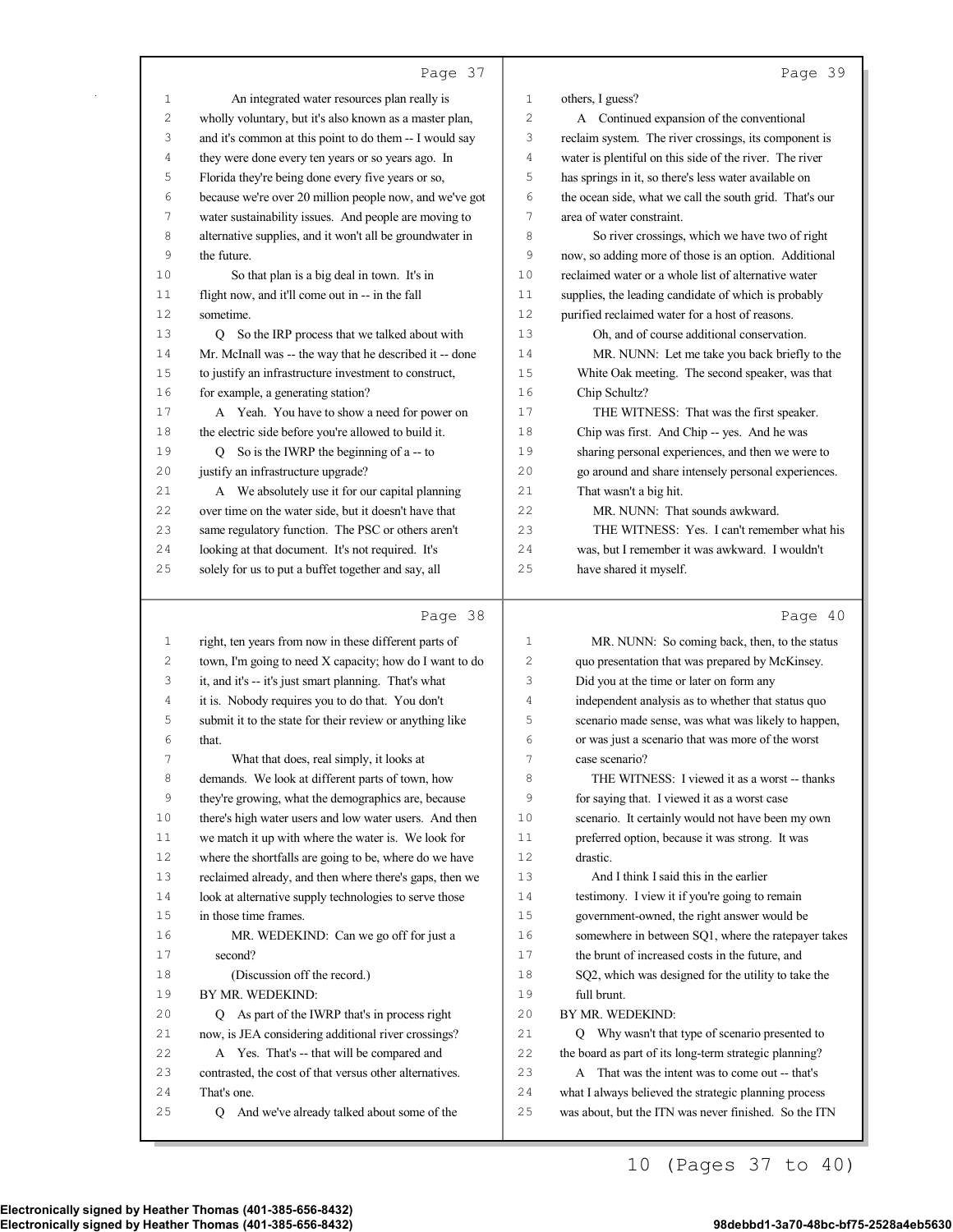### Page |

| $\mathbf{1}$ | was supposed to be finished, and then all five of those                                           | $\mathbf{1}$   | internally.                                         |
|--------------|---------------------------------------------------------------------------------------------------|----------------|-----------------------------------------------------|
| 2            | options -- SQ1, SQ2, co-op, IPO, and then ITN -- where                                            | $\mathbf{2}$   | And that became a famous internal example of        |
| 3            | the ITN's the easiest to understand. X people made bids                                           | 3              | how hard or maybe impossible it is to develop other |
| 4            | on us and here's the top two or three. Because they                                               | 4              | business lines, because what really happened in     |
| 5            | were very different too. Some of them left JEA like a                                             | 5              | that is people can just request public records      |
| 6            | concession, yeah, and some of them were like, no, now we                                          | 6              |                                                     |
| 7            |                                                                                                   | $\overline{7}$ | about the business plan you're putting together, go |
|              | own you.                                                                                          |                | to city hall, lobby elected officials and say, we   |
| 8            | So they were all very different. And the idea                                                     | 8              | don't think this is good, your local utility is     |
| 9            | was to present all five of those options first to the                                             | 9              | trying to compete with the private sector here or   |
| 10           | board, and our expectation was that was going to happen                                           | 10             | whatever, lobbying, various means, and kill it, or  |
| 11           | in March or April, sometime like that that just passed.                                           | 11             | take your business plan and one-up you. And, quite  |
| 12           | Then whatever that recommendation was of all those                                                | 12             | frankly, that's exactly what happened in town.      |
| 13           | options and have a community discussion about that.                                               | 13             | There is an LNG facility.                           |
| 14           | And Lord knows it had been in the media                                                           | 14             | MR. WEDEKIND: Can we take a quick break?            |
| 15           | plenty, so -- but there would be a lot of transparency                                            | 15             | (Recess taken from 3:59 p.m. to 4:04 p.m.)          |
| 16           | about that was what the intent was. Then whatever the                                             | 16             | MR. WEDEKIND: Mr. Steinbrecher, thank you           |
| 17           | board recommends, we'd go to City Council for the same                                            | 17             | very much for your time today. I don't have any     |
| 18           | thing, intense scrutiny; what do you want to do. The                                              | 18             | further questions.                                  |
| 19           | government owns the utility; it's the government's                                                | 19             | THE WITNESS: Okay.                                  |
| 20           | decision. They're all viable. They're all plausible                                               | 20             | MR. WEDEKIND: I do, however, as I said in the       |
| 21           | things that you could do.                                                                         | 21             | beginning, want to give you the opportunity to      |
| 22           | And then lastly to a city referendum. So it                                                       | 22             | provide any additional information, as I said that  |
| 23           | would need to go through all three of those steps.                                                | 23             | I would. I don't know that you need to, but I at    |
| 24           | MR. NUNN: Was there a point at which prior to                                                     | 24             | least wanted to give you the opportunity.           |
| 25           | July of 2019 you came to the conclusion that                                                      | 25             | THE WITNESS: I just want to thank you for           |
|              |                                                                                                   |                |                                                     |
|              |                                                                                                   |                |                                                     |
|              |                                                                                                   |                |                                                     |
|              | Page 42                                                                                           |                | Page 44                                             |
| $\mathbf{1}$ | Mr. Zahn was intent on selling the utility?                                                       | 1              | your time. These are important matters to           |
| 2            | THE WITNESS: I did not. I really looked at                                                        | $\mathbf{2}$   | individuals and to the community at large, and I    |
| 3            | it as that five-part compare and contrast and the                                                 | 3              | appreciate the time and effort you-all are putting  |
| 4            | board selects and it goes through that process;                                                   | $\sqrt{4}$     | into that.                                          |
| 5            | board, council, community referendum, so that it                                                  | 5              | MR. WEDEKIND: Thank you very much.                  |
| 6            | would have to go through all of that. And it would                                                | 6              | (Sworn statement concluded at 4:04 p.m.)            |
| 7            | have to go through all of that.                                                                   | 7              |                                                     |
| 8            | MR. WEDEKIND: By the charter?                                                                     | 8              |                                                     |
| 9            | THE WITNESS: Yeah. One person isn't capable                                                       | 9              |                                                     |
| 10           | of making that decision and selling the utility.                                                  | 10             |                                                     |
| 11           | MR. NUNN: Prior to Mr. Zahn becoming CEO, was                                                     | 11             |                                                     |
| 12           | there much conversation about the legal constraints                                               | 12             |                                                     |
| 13           | on JEA's ability to do business?                                                                  | 13             |                                                     |
| 14           | THE WITNESS: There was some, because we                                                           | 14             |                                                     |
| 15           | had -- again, I was not -- I was not on the senior                                                | 15             |                                                     |
| 16           | leadership team. I was -- I'll call it a senior                                                   | 16             |                                                     |
| 17           | director level before that.                                                                       | 17             |                                                     |
| 18           | But we occasionally participated in, hey, can                                                     | 18             |                                                     |
| 19           | we get into other types of similar affiliated                                                     | 19             |                                                     |
| 20           | businesses, and liquified natural gas was one. We                                                 | 20             |                                                     |
| 21           | had a site in town. And I was involved in it                                                      | 21             |                                                     |
| 22           | because it has some environmental liability.                                                      | 22             |                                                     |
| 23           | I was looking at the liability issues, could                                                      | 23             |                                                     |
| 24           |                                                                                                   |                |                                                     |
| 25           | we put this LNG facility on it and so forth. And<br>Melissa was actually the issue leader on that | 24<br>25       |                                                     |

Electronically signed by Heather Thomas (401-385-656-8432) 98debbd1-3a70-48bc-bf75-2528a4eb5630 Electronically signed by Heather Thomas (401-385-656-8432)

11 (Pages 41 to 44)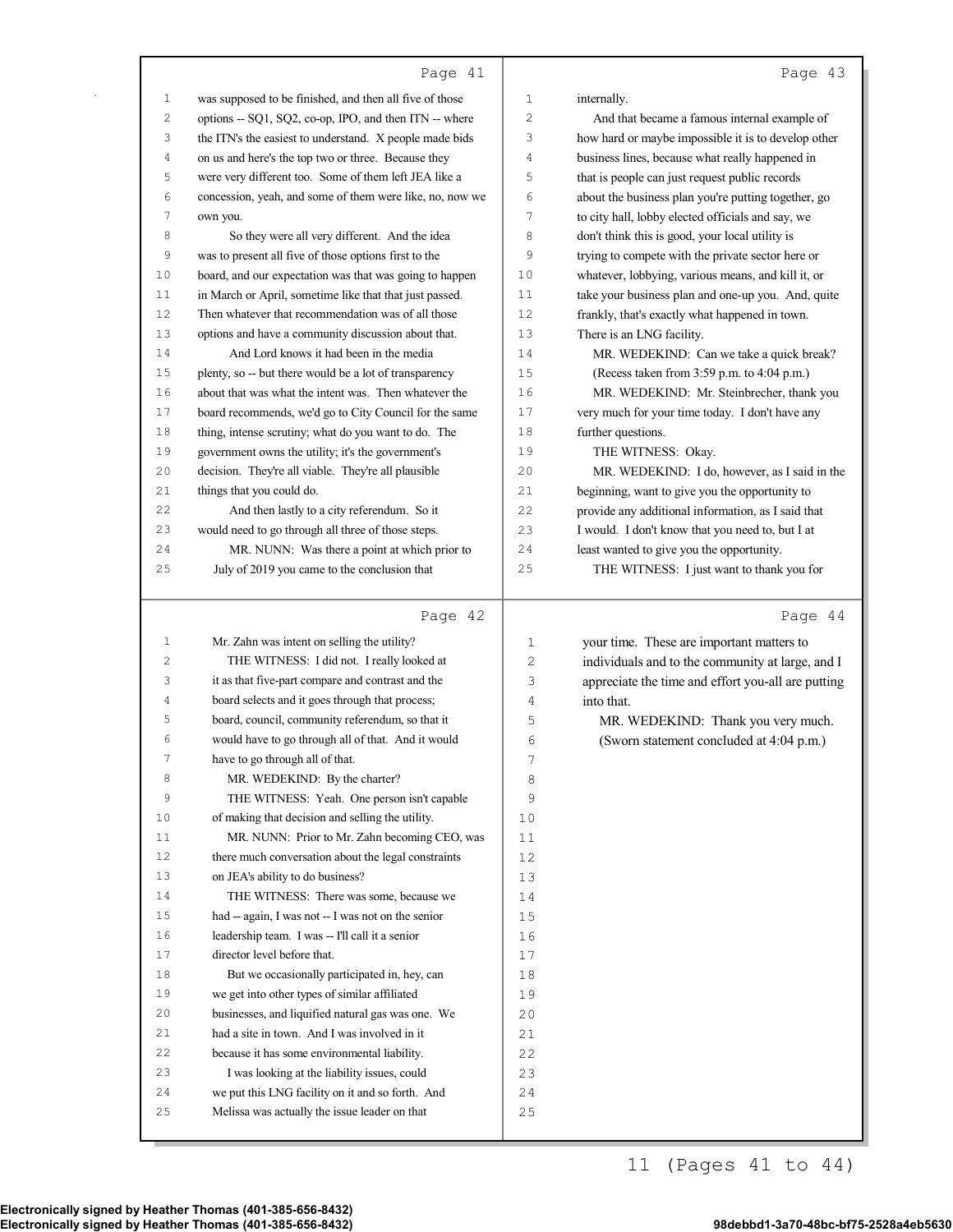|                | Page 45                                                                                           | Page 47                                                           |
|----------------|---------------------------------------------------------------------------------------------------|-------------------------------------------------------------------|
| $1\,$          | CERTIFICATE OF OATH                                                                               | $1\,$<br><b>ERRATA SHEET</b>                                      |
| $\overline{c}$ | STATE OF FLORIDA)                                                                                 | $\overline{c}$<br>DO NOT WRITE ON TRANSCRIPT-ENTER CHANGES HERE   |
| 3              | COUNTY OF DUVAL)                                                                                  | 3                                                                 |
| 4              | I, the undersigned authority, certify that                                                        | IN RE: PAUL STEINBRECHER-TERMINATION OF EMPLOYMENT                |
| 5<br>6         | PAUL STEINBRECHER personally appeared before me and was<br>duly sworn.                            | $\overline{4}$<br>AGREEMENT WITH JEA<br>5                         |
| 7              |                                                                                                   | 6                                                                 |
| 8              | WITNESS my hand and official seal this 17th                                                       | PAGE NUMBER LINE NUMBER CHANGE<br><b>REASON</b>                   |
| 9              | day of July, 2020.                                                                                | 7<br>----------- ---------------------                            |
| 10             |                                                                                                   | 8                                                                 |
| 11             |                                                                                                   | 9<br>---------------------<br>------                              |
| 12             | Heather M. Thomas<br>Court Reporter                                                               | 10<br>------<br>11<br>------<br>----------- --------------------- |
|                | Notary Public-State of Florida                                                                    | 12<br>------                                                      |
| 13             | My Commission No. GG 281865                                                                       | 13                                                                |
|                | My Commission Expires 2/1/2023                                                                    | 14<br>--------------------                                        |
| 14             |                                                                                                   | 15<br>----------- --------------------<br>------                  |
| 15<br>16       |                                                                                                   | 16<br>------------                                                |
| 17             |                                                                                                   | 17<br>------<br>18                                                |
| 18             |                                                                                                   | 19<br>------<br>-------------------                               |
| 19             |                                                                                                   | 20<br>Under penalties of perjury, I declare that I have read      |
| 20             |                                                                                                   | my deposition and that it is true and correct subject to          |
| 21<br>22       |                                                                                                   | 21<br>any changes in form or substance entered here.              |
| 23             |                                                                                                   | 22<br>23<br><b>DATE</b><br><b>NAME</b>                            |
| 24             |                                                                                                   | 24                                                                |
| 25             |                                                                                                   | 25                                                                |
|                |                                                                                                   |                                                                   |
|                | Page 46                                                                                           |                                                                   |
| 1              | <b>CERTIFICATE OF REPORTER</b>                                                                    |                                                                   |
| 2              |                                                                                                   |                                                                   |
| 3              | <b>STATE OF FLORIDA</b>                                                                           |                                                                   |
| 4<br>5         | COUNTY OF DUVAL                                                                                   |                                                                   |
| 6              | I, HEATHER M. THOMAS, Court Reporter and                                                          |                                                                   |
| 7              | Notary Public, State of Florida, was authorized to and                                            |                                                                   |
| 8              | did stenographically report the foregoing proceedings;                                            |                                                                   |
| 9              | and that the transcript, pages 4 through 47, is a true                                            |                                                                   |
| 10             | and accurate record of my stenographic notes.                                                     |                                                                   |
| 11             | I further certify that I am not a relative, or                                                    |                                                                   |
| 12             | employee, or attorney, or counsel of any of the parties'                                          |                                                                   |
| 13<br>$1\,4$   | attorney or counsel connected with the action, nor am I<br>financially interested in this action. |                                                                   |
| $1\,5$         | DATED this 17th day of July, 2020.                                                                |                                                                   |
| 16             |                                                                                                   |                                                                   |
| $17$           |                                                                                                   |                                                                   |
|                | Heather M. Thomas                                                                                 |                                                                   |
| 18             | Court Reporter                                                                                    |                                                                   |
| 19             |                                                                                                   |                                                                   |
| 20             |                                                                                                   |                                                                   |
| 21<br>22       |                                                                                                   |                                                                   |
| 23             |                                                                                                   |                                                                   |
| 24             |                                                                                                   |                                                                   |
| 25             |                                                                                                   |                                                                   |
|                |                                                                                                   |                                                                   |

 $\bar{z}$ 

12 (Pages 45 to 47)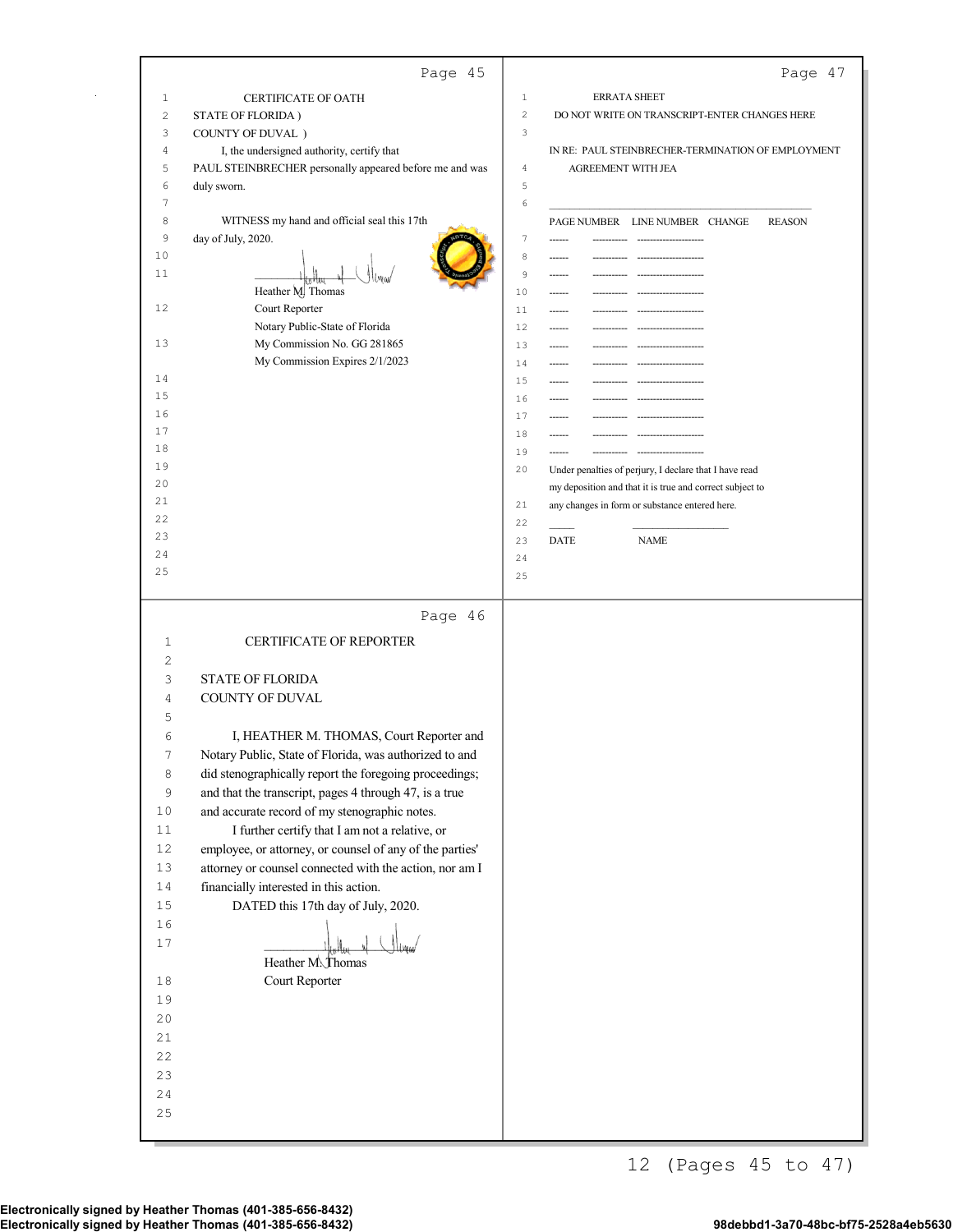| $\mathbf{A}$         | 38:23              | assumption 25:1         | 43:21                  | <b>Bud</b> 15:20    |
|----------------------|--------------------|-------------------------|------------------------|---------------------|
| Aaron 8:21           | amounts 26:12      | assurance 36:24         | believe 24:19          | <b>buffet</b> 37:25 |
| 11:18 15:16,25       | analysis 20:16     | <b>Athena</b> 17:20     | believed 40:24         | <b>build</b> 23:23  |
| 18:11 21:25,25       | 36:21 40:4         | Atlanta 33:15           | benchmarking           | 37:18               |
| 27:23                | answer 5:22,23     | attempting 31:7         | 29:19                  | building 27:23      |
| <b>Aaron's 21:19</b> | 6:14,19 10:7       | attend 27:15,17         | beneficial 26:17       | 28:6                |
| ability 27:3         | 24:10 26:20        | attended 28:25          | benefit 23:9           | burning $23:25$     |
| 42:13                | 33:9 40:15         | attendee 15:25          | benefits 23:7          | Busey $2:10$        |
| able 26:23 36:25     | answering 6:18     | attorney 6:6            | <b>bet</b> 24:2        | business 7:5        |
| absolutely 37:21     | answers 6:13,14    | 32:12 33:4              | better 20:13           | 22:8 29:6           |
| accepted 13:4        | 8:12,17            | 46:12,13                | 26:8                   | 42:13 43:4,6        |
| accepting 34:18      | anybody 8:3        | attorneys 32:13         | bidders 33:15          | 43:11               |
| accurate 46:10       | anymore 26:9       | authority 16:23         | <b>bids</b> 41:3       | businesses 42:20    |
| action 46:13,14      | app 7:14,15,18     | 45:4                    | big 16:14 26:5         | buy 13:24           |
| added 18:20,21       | appear 20:23       | authorized 46:7         | 37:10 39:21            |                     |
| adding 39:9          | <b>APPEARAN</b>    | available 6:20          | biggest $27:11$        | $\mathbf C$         |
| additional 38:21     | 2:1                | 31:2 39:5               | biosolids 16:6         | C18:9               |
| 39:9,13 43:22        | appeared 11:12     | <b>Avery</b> 16:20      | 16:16                  | cabinet 14:21       |
| additions 8:10       | 45:5               | avoided 25:20           | bit 9:25 20:2,3        | Calhoun 8:8         |
| address 4:6          | appearing 2:6      | 26:21                   | 27:16                  | California 25:6     |
| <b>ADINA 2:6</b>     | 5:6                | avoiding 25:23          | <b>BLODGETT</b>        | 25:10 27:11         |
| administrative       | apply $6:5$        | awkward 39:22           | 2:10                   | 34:25               |
| 4:12 10:19           | appreciate 44:3    | 39:24                   | blowing $24:11$        | call 8:5 10:22      |
| adoption 26:18       | appreciated        |                         | <b>board</b> 10:25     | 11:1,22,25          |
| affairs 12:14        | 13:1               | B                       | 11:2,16,17             | 12:4 17:7           |
| 18:2                 | approach 27:14     | back 8:9 10:14          | 13:7 17:18             | 30:14 39:6          |
| affect 24:15         | approximately      | 10:16 14:1              | 18:12 20:10            | 42:16               |
| affiliated 42:19     | 11:17              | 17:17 26:14             | 21:12 28:8             | called 7:17 9:3     |
| afternoon 28:14      | apps 7:20          | 33:10 39:14             | 31:7 40:22             | 12:14 15:6,7,7      |
| aggressive 25:1      | <b>April</b> 10:22 | 40:1                    | 41:10,17 42:4          | 17:8 32:25          |
| ago 9:3 15:19        | 17:12 18:8,13      | background              | 42:5                   | 33:3 36:20          |
| 16:7 17:2 23:4       | 41:11              | 10:6 35:16,21           | boards $28:16$         | calls 7:12,13       |
| 25:8,20 26:6         | aquifer 35:5,6,8   | 36:7,8                  | bookends 30:14         | candidate 39:11     |
| 37:4                 | area 31:25 32:15   | backs 25:11             | 30:16 31:2             | capable 42:9        |
| agreed 18:12         | 33:7,20 39:7       | <b>bad</b> 24:2         | brainstorming          | capacity 15:16      |
| <b>AGREEMENT</b>     | areas 13:14 14:7   | <b>ball</b> 24:9        | 28:13                  | 23:9 26:2           |
| 1:647:4              | arguably 25:5      | banker 33:4             | branch 18:7            | 36:18,20,22,25      |
| air 13:14,17         | <b>ARIEL 2:6</b>   | bankers 32:13           | break $43:14$          | 38:2                |
| air-conditioning     | asked 8:15 9:11    | basis $25:4$            | brief 17:3 33:18       | capital 29:18       |
| 23:11                | 11:1,716:5,8       | batteries 26:10         | briefly $10:10$        | 37:21               |
| Alex $28:1,2,3,3,5$  | 27:8 35:21         | 26:17                   | 39:14                  | carbon 23:25        |
| 28:6                 | asking 8:5 9:8     | <b>battery</b> 26:13,15 | <b>bring</b> 4:23 6:10 | career 10:4,24      |
| alignment 18:5       | assignments        | <b>BCR</b> 16:6,24      | broad $24:20$          | 11:6                |
| allowed 37:18        | 13:19 14:14        | <b>bear</b> 30:21       | <b>broke 28:19</b>     | Carla 9:15          |
| alternative          | 15:420:1,5         | bearing 30:20           | brother 25:7           | carry $21:13$       |
| 31:20 34:2           | 35:17              | becoming 23:20          | brought 15:3           | case 40:7,9         |
| 37:8 38:14           | associations       | 42:11                   | 28:7                   | cause 4:16 5:7      |
| 39:10                | 12:2               | beg $5:4$               | brunt 30:20,21         | <b>CE</b> 17:8      |
| alternatives         | assumed 24:21      | beginning $37:19$       | 40:17,19               | cell 6:24,24 7:2    |
|                      |                    |                         |                        |                     |
|                      |                    |                         |                        |                     |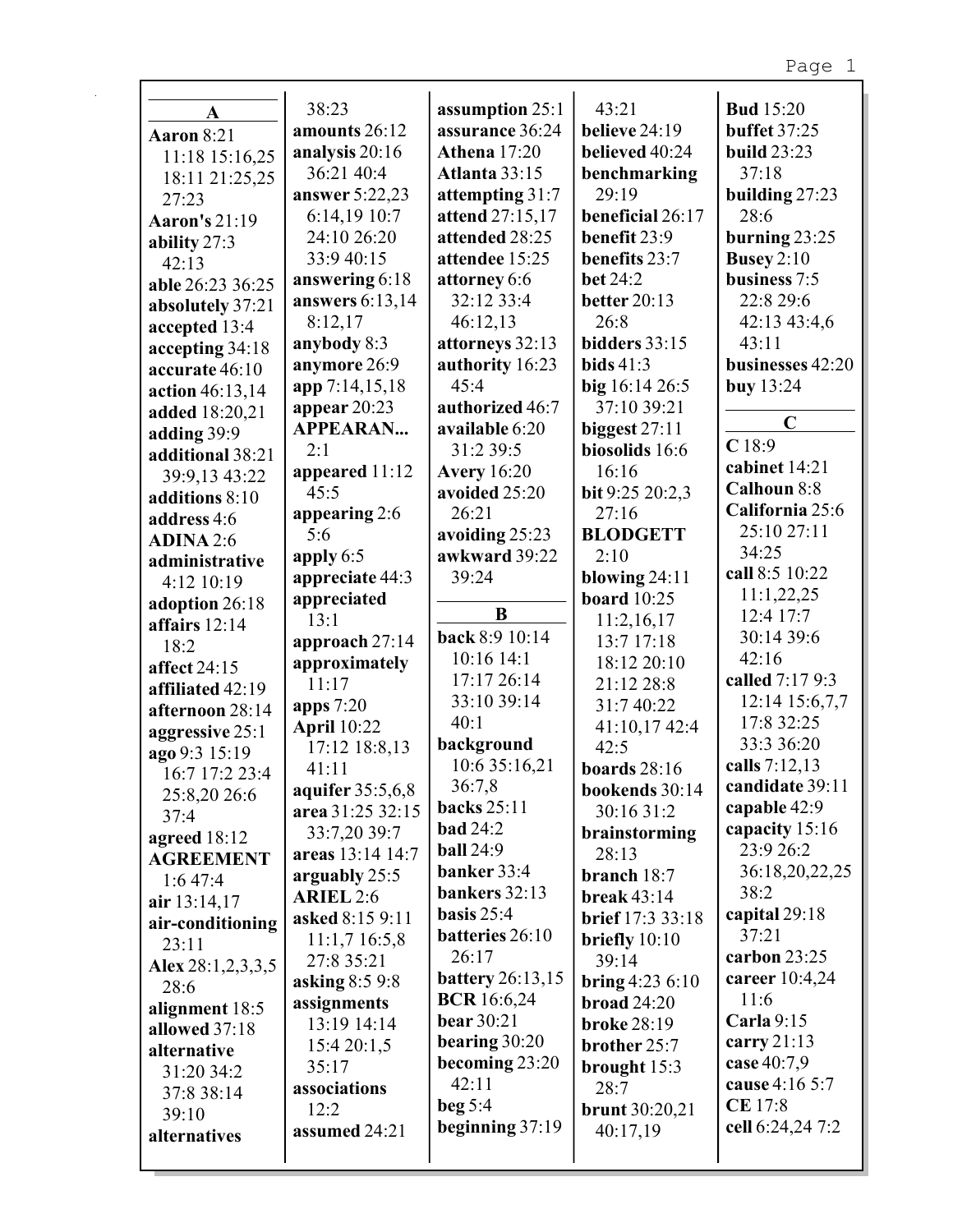| 7:4              | clear $19:5$     | 12:17 27:22           | 42:12                  | data 29:20 33:3     |
|------------------|------------------|-----------------------|------------------------|---------------------|
| CEO 11:11,11     | close 24:23      | concerned 12:5        | COO 9:10 19:6          | 33:11,13            |
| 11:13,18 13:8    | close-knit 21:25 | 20:7                  | COOK 2:6               | <b>DATE</b> 1:16    |
| 15:17 17:22      | Club 4:9         | concession 41:6       | cool 27:6              | 47:23               |
| 19:5,12 20:1,4   | $co-op 31:10,20$ | concluded 44:6        | copy 4:24 5:3          | <b>DATED 46:15</b>  |
| 21:6 22:7        | 31:23 41:2       | conclusion            | 7:16                   | day $8:22,23$       |
| 42:11            | co-participation | 41:25                 | correct 7:3            | 20:14 21:1          |
| CEOs 35:15       | 35:25            | conclusions           | 22:16 47:20            | 23:9,11 26:4        |
| certainly 6:2    | coach 28:3       | 28:20                 | corrections 8:10       | 34:23 35:1          |
| 7:13 15:1        | collect 29:13    | conducted 4:14        | cost 23:24 25:21       | 45:9 46:15          |
| 40:10            | combined 22:25   | conformance           | 25:24 26:6,21          | days $14:1$         |
| <b>CERTIFICA</b> | 24:6             | 11:23 13:11,13        | 38:23                  | deal 37:10          |
| 3:7,8 45:1 46:1  | come 11:7 13:7   | 15:8                  | costs 26:1 40:17       | December 8:24       |
| certify 45:4     | 23:5 26:7        | confusing 6:9         | council 9:7            | 17:18               |
| 46:11            | 37:11 40:23      | congressional         | 20:18 41:17            | decided 12:7        |
| <b>CESO 17:8</b> | comes $21:14$    | 14:20                 | 42:5                   | decision 18:13      |
| <b>CFO</b> 22:6  | 27:12 34:24      | connected 46:13       | counsel 2:7            | 23:15 24:15         |
| chain 18:20      | comfortable      | connection 17:2       | 46:12,13               | 41:20 42:10         |
| chair 11:1       | 22:2             | conservation          | <b>County 16:20,23</b> | declare 47:20       |
| change 11:18     | coming $14:14$   | 39:13                 | 34:25 45:3             | demands 38:8        |
| 21:15 23:5       | 15:4 20:11       | considering           | 46:4                   | demographics        |
| 24:11 25:19      | 40:1             | 38:21                 | couple $10:23$         | 38:9                |
| 26:5 47:6        | comment 22:10    | constraint 39:7       | 23:16 33:25            | <b>DEP</b> 14:17,24 |
| changed 8:17     | Commission       | constraints           | course 21:21           | 36:25               |
| 13:19            | 45:13,13         | 42:12                 | 39:13                  | department          |
| changes 21:16    | committee 14:20  | construct 22:13       | court 1:20 5:24        | 29:14,24 30:4       |
| 47:2,21          | common 37:3      | 24:5 37:15            | 45:12 46:6,18          | 33:2 35:14,23       |
| characteristic   | communicatio     | consult 32:1          | cover 11:5,23          | department's        |
| 22:1             | 20:3 34:20       | consulting 35:19      | coverage 8:18          | 32:10               |
| charter 42:8     | community 14:9   | consumptive           | <b>COVID 5:17</b>      | deposition 6:3,8    |
| chief 10:20      | 30:21 34:17,17   | 13:21                 | created 14:2           | 9:21,24 47:20       |
| 12:11 17:11      | 41:13 42:5       | contemplating         | creates 21:7           | deputies 15:1       |
| 19:7,7,8         | 44:2             | 23:13,17              | criminal 5:8           | Deryle 8:8          |
| Chip 39:16,18    | company 15:17    | contend 26:21         | crossings 38:21        | desalinization      |
| 39:18            | 32:14            | <b>Continued 39:2</b> | 39:3,8                 | 34:4,6              |
| chronological    | compare 29:23    | contract $9:11,12$    | crystal 24:9           | describe 13:14      |
| 10:12            | 42:3             | 9:12 16:17            | cup 13:22              | 21:22               |
| Church 1:18      | compared 38:22   | contracts 9:8         | current 15:12          | described 30:25     |
| cities 34:23     | compete 43:9     | contrast 29:23        | currently 4:12         | 37:14               |
| city 2:1 9:17    | compile 32:14    | 42:3                  | 10:19 26:17            | designed 35:19      |
| 20:18 41:17,22   | compiled 32:13   | contrasted            | cusp 22:23             | 40:18               |
| 43:7             | completed 23:16  | 38:23                 | customer 19:15         | details 21:2        |
| Civil 6:5        | completely 6:14  | controversial         | 19:20                  | determine 4:15      |
| clarity $6:10$   | complex 26:20    | 10:24                 | cut 30:6,6             | determined 25:3     |
| Clay 16:19,23    | compliance       | controversy           | cycle 22:25 24:6       | develop $22:18$     |
| clean 5:25 23:25 | 13:13,17 32:17   | 20:15                 |                        | 43:3                |
| cleaner $34:10$  | component 28:9   | conventional          | D                      | development         |
| 35:4             | 39:3             | 39:2                  | D3:1                   | 31:20 36:3          |
| cleanest 35:2    | components       | conversation          | <b>DANIEL 2:2</b>      | <b>Diego</b> 25:7   |
|                  |                  |                       |                        |                     |
|                  |                  |                       |                        |                     |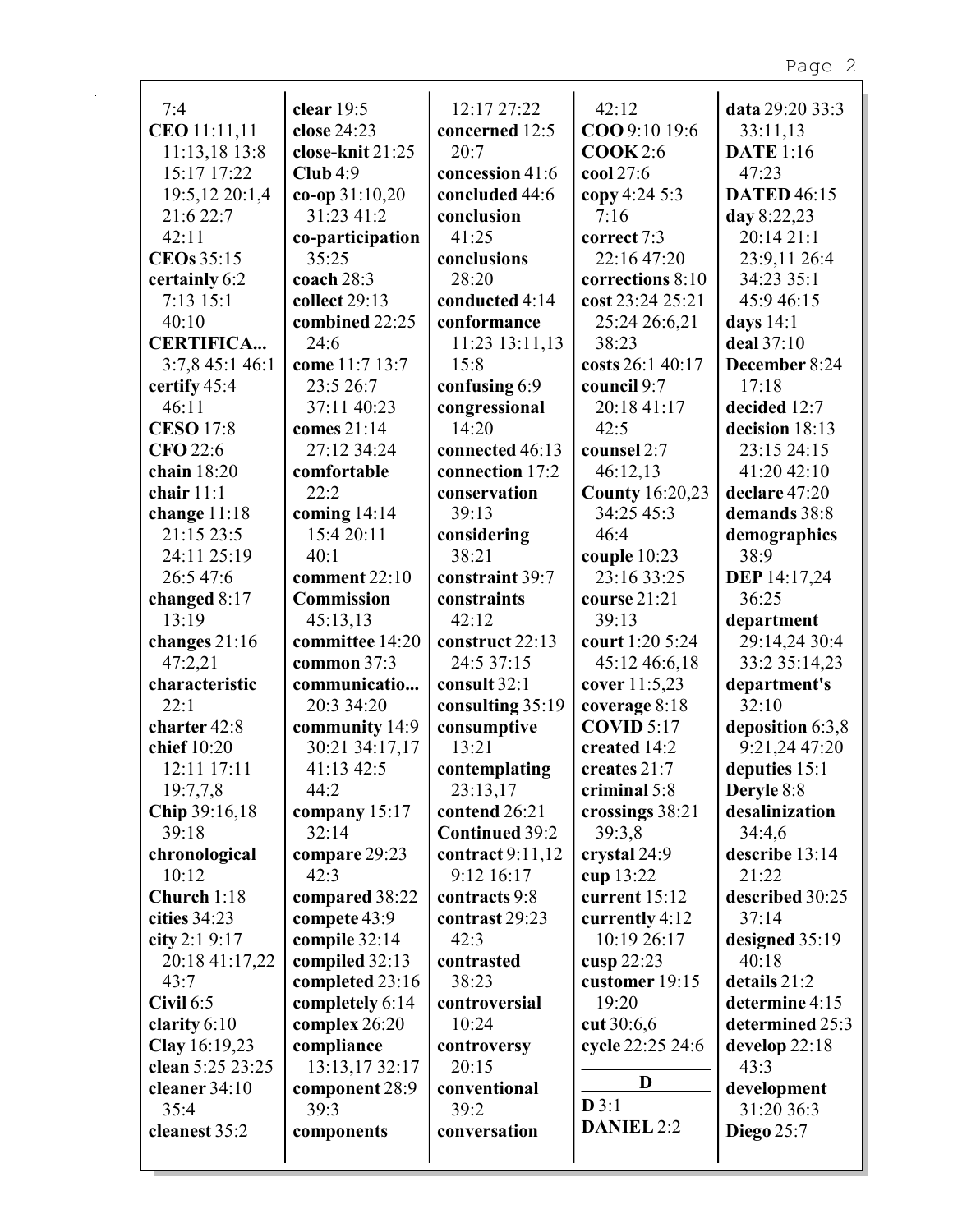| difference 21:22  | driven $36:16$   | entered 47:21        | $\mathbf{F}$                       | Florida 1:18            |
|-------------------|------------------|----------------------|------------------------------------|-------------------------|
| 22:7              | drop 11:2 21:11  | environmental        | facility 42:24                     | 4:10 12:17              |
| different 13:18   | drops $19:20$    | 10:20 12:15,16       | 43:13                              | 13:22 33:24             |
| 16:3 20:12,13     | duly 4:2 45:6    | 13:24,25 14:2        | fairly 10:18 17:5                  | 37:5 45:2,12            |
| 21:20,21 27:7     | duties 6:13 12:1 | 14:8,11,21           | 23:21,25                           | 46:3,7                  |
| 27:24 29:8        | Duval 2:7 45:3   | 17:11,15,19,21       | fall 32:9,10                       | <b>folks</b> 12:10      |
| 30:7,13 36:14     | 46:4             | 18:1,3,7,17          | 37:11                              | follows 4:3             |
| 36:19 38:1,8      | Dykes 8:25 9:1,9 | 19:22 22:11          | falls 14:4 25:11                   | foregoing 46:8          |
| 41:5,8            | 11:8 19:6        | 29:14,15,16          | 31:4,5                             | forget $26:11$          |
| difficult 10:24   |                  | 32:19,25 33:7        | familiar 31:22                     | 27:24 36:21             |
| direct 19:13,16   | E                | 33:19 42:22          | famous 43:2                        | forgot 4:23             |
| 20:1              | E3:1             | epidemic 5:17        | fan $13:1$                         | form 4:22 40:3          |
| directly 14:17    | earlier 40:13    | <b>ERRATA 3:9</b>    | far $34:9$                         | 47:21                   |
| director 11:21    | early 24:23 27:9 | 47:1                 | farm 33:6,6,9                      | former $10:25$          |
| 13:10 14:16,18    | easels 28:16     | <b>ESQUIRE 2:2,2</b> | featured 27:17                     | 16:20                   |
| 15:13,15 16:20    | easiest 41:3     | 2:6,6,10,13          | February 20:10                     | forth 13:16             |
| 42:17             | <b>East 4:9</b>  | essentially 17:18    | federal 15:5                       | 42:24                   |
| directors 13:19   | economic 24:10   | 25:20 29:4           | 24:11                              | forward $21:13$         |
| 33:8              | economical 34:9  | 36:10                | federally 25:9                     | fossil 23:24 24:7       |
| disadvantages     | efficiency 29:17 | ethics 9:17          | feel 8:11                          | four 10:17 15:19        |
| 27:6              | 29:25            | event 15:22,23       | fell 35:13                         | 16:6 17:2               |
| discipline 5:7    | efficient 27:5   | exactly 30:12        | figure $23:23$                     | 25:20 34:16             |
| discourage        | effort 44:3      | 43:12                | financial 12:11                    | frame 30:9              |
| 26:18             | eight 15:11 25:8 | <b>EXAMINATI</b>     | 19:8 20:16                         | 36:22                   |
| discussed 28:20   | either 5:19      | 3:5                  | 22:12 31:24                        | frames 38:15            |
| discussion 12:3   | elected 43:7     | example 24:5         | financially                        | frankly $43:12$         |
| 33:18 38:18       | election 24:12   | 27:11 30:10          | 46:14                              | frequently 20:5         |
| 41:13             | 24:12            | 37:16 43:2           | fine 9:13                          | friends 13:6            |
| dismissal 9:2     | elections 15:6   | examples 23:16       | finish $5:22,23$                   | front 14:19,19          |
| dismissed 8:22    | electric 19:17   | executive 14:17      | finished 40:25                     | 14:20 22:3              |
| distributed       | 26:1,16 36:11    | 16:20 17:23          | 41:1                               | fruition 23:6           |
| 26:19             | 36:16 37:18      | 18:7 35:21           | firm 32:12 35:19   fuel 23:24 24:7 |                         |
| district 14:18    | electrical 36:8  | exercise 30:23       | firms $33:4,4$                     | 25:20                   |
| document 37:24    | elements 9:10    | <b>Exhibits</b> 3:13 | first $4:2$ 11:6                   | full 17:10 40:19        |
| documents         | elevated 15:12   | exists $4:15$        | 15:2,5 17:16                       | <b>fully</b> 32:18      |
| 32:17 33:2        | 17:7             | expansion 39:2       | 19:12 27:24                        | function 37:23          |
| 36:10             | email 7:7        | expectation          | 39:17,18 41:9                      | functions 13:13         |
| doing 29:22 30:8  | employee 10:5    | 41:10                | fit $10:6$                         | further 43:18           |
| 30:12,12          | 28:4 46:12       | expectations         | five 15:19 16:6                    | 46:11                   |
| dollar $26:12$    | employees 10:25  | 6:12                 | 17:2 18:18                         | <b>future 34:3 37:9</b> |
| door 20:15        | 20:19 31:5       | expensive 34:6       | 23:4 24:23                         | 40:17                   |
| dragging $23:3$   | employment 1:6   | experiences          | 29:8 37:5 41:1                     | fuzzy $19:2520:2$       |
| drastic 40:12     | 4:16 10:11       | 39:19,20             | 41:9                               | 20:3                    |
| draw $26:14$ 35:4 | 47:3             | expertise 22:11      | five-part 42:3                     |                         |
| 35:6              | energy 27:5      | 33:20                | five-year 25:8                     | G                       |
| drawn $26:24$     | engineering      | Expires 45:13        | FL 2:4,8,11                        | gained 29:25            |
| drinking $13:20$  | 22:11            | explain $6:21$       | flight $35:23$                     | gallons 34:25           |
| drive 2:11 4:9    | enjoyed 10:6     | external 12:15       | 37:11                              | gaps 38:13              |
| 31:7              | ensure 36:24     |                      | Floor 2:3                          | <b>Garrity 4:19 5:7</b> |
|                   |                  |                      |                                    |                         |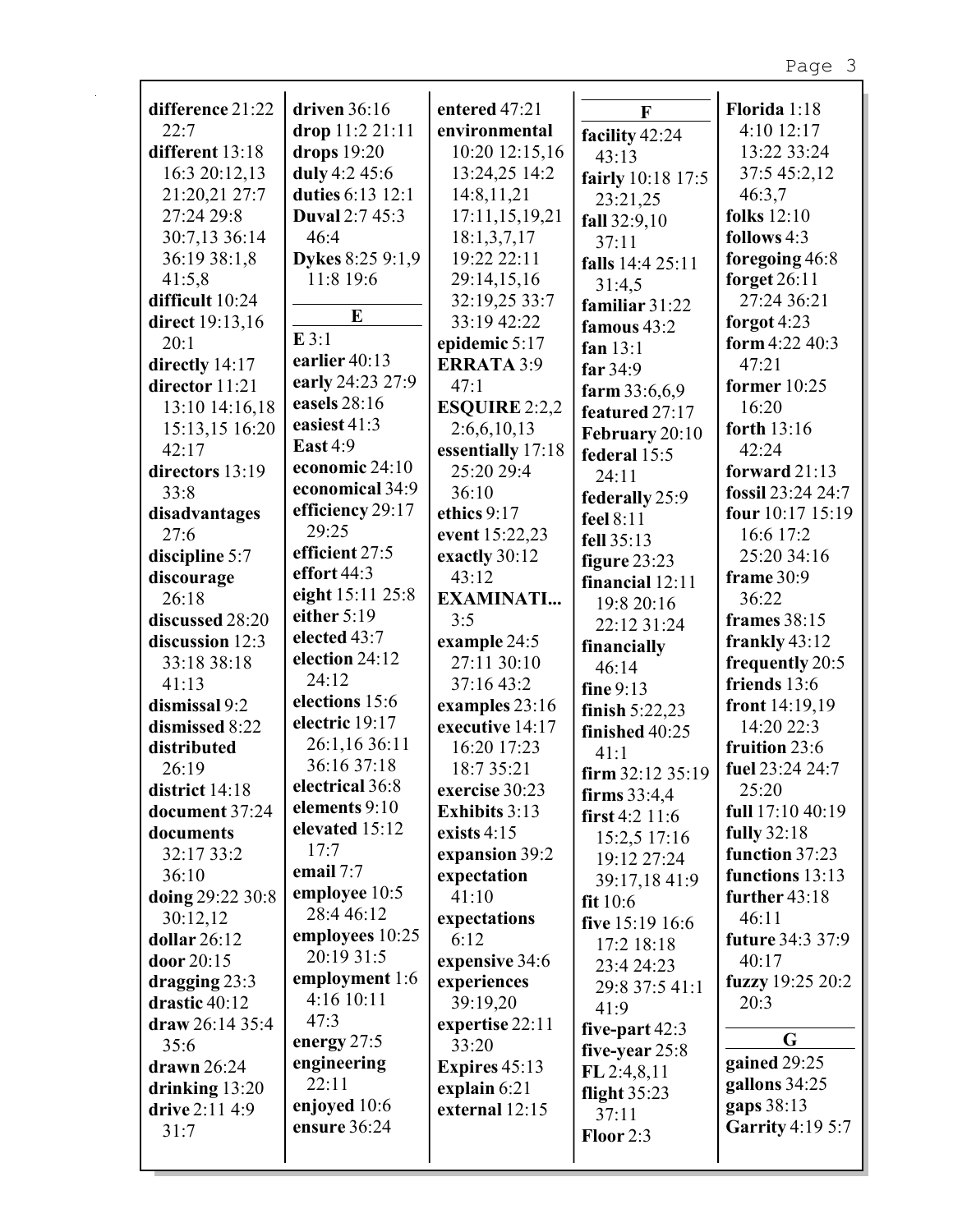| 5:13                           | 11:19 13:4                    | hey $42:18$          | industry 12:2           | it'll 37:11               |
|--------------------------------|-------------------------------|----------------------|-------------------------|---------------------------|
| gas 22:25 23:24                | 35:7                          | high 23:8 38:10      | 17:6 33:22              | ITN 31:11 32:4            |
| 24:10,13 42:20                 | greenhouse                    | highlighted          | infer 31:6              | 40:25,25 41:2             |
| gears 27:15                    | 24:13                         | 33:24                | information             | <b>ITN's 41:3</b>         |
| general 2:7 16:7               | Greenland                     | highly $27:12$       | 6:15,198:13             | <b>IWRP 35:11</b>         |
| 19:17,17                       | 23:14                         | <b>Hightower</b>     | 29:14,16 32:14          | 36:11,15 37:19            |
| generating                     | grid 24:16,21                 | 12:20,21 15:21       | 32:20 43:22             | 38:20                     |
| 13:15 22:13                    | 25:5 39:6                     | hired 17:17,17       | infrastructure          |                           |
| 26:2 37:16                     | groomed 11:13                 | history $10:11$      | 37:15,20                | $\mathbf{J}$              |
| generation                     | ground 14:4                   | 32:17                | innovation 19:8         | <b>Jacksonville</b>       |
| 26:19                          | grounds $4:16$                | hit 39:21            | input $15:24$           | 1:182:1,4,8,11            |
| gentleman's                    | groundwater                   | hits $14:4$          | inside $20:19$          | 4:10                      |
| 27:24                          | 37:8                          | honest 6:22          | integrated 37:1         | <b>JAMES 2:13</b>         |
| getting 23:2                   | group 15:20                   | honor $13:4$         | intense 41:18           | <b>January</b> 7:25       |
| GG45:13                        | 22:14,18,20,21                | host 39:12           | intensely 39:20         | 9:4 15:6 17:19            |
| give 9:22 23:16                | 30:24                         | hosting $15:23$      | <b>intent</b> 40:23     | JEA 1:6 4:12 8:3          |
| 31:10 43:21,24                 | GroupMe 7:14                  | hour 28:11           | 41:1642:1               | 10:5,7,11,21              |
| given 9:4                      | 7:17                          | house 26:13,23       | interact 15:16          | 10:23,25 11:1             |
| global 35:19                   | growing 34:14                 | houses $27:4,6$      | interested 17:5         | 11:19 13:24               |
| go 10:16,17                    | 34:14 38:9                    | HR 19:23,24,24       | 46:14                   | 14:7 16:6 20:8            |
| 29:22 30:6                     | <b>GRU</b> 16:18              | 19:25                | interface 14:23         | 20:22 22:13               |
| 34:22 38:16                    | guess 10:3 39:1               | <b>Hughes</b> 17:19  | interim 11:11,15        | 26:11 27:17               |
| 39:20 41:17,23                 |                               | Hulsey $2:10$        | 11:18 18:11             | 30:20 31:5                |
| 42:6,743:6                     | $\mathbf H$                   |                      | internal 43:2           | 34:3 38:21                |
| goes 24:12 25:15               | half 10:16                    |                      | internally 43:1         | 41:5 47:4                 |
| 42:4                           | hall $43:7$                   | idea 41:8            | interview 4:14          | <b>JEA's</b> 6:12         |
| going 10:14 12:6               | hand 34:12 45:8               | ideas 29:6           | 7:24 8:4,14             | 13:14 16:16               |
| 12:8,9 13:2                    | handle 22:20<br>handled 22:21 | immediately<br>15:21 | 9:23 36:6               | 22:8 23:21<br>25:17 31:22 |
| 14:14 15:2,4                   | handoff 22:22                 | important 44:1       | interviews 22:2         | 42:13                     |
| 20:8 24:12                     | 22:23                         | impossible 43:3      | Intralinks 33:12        | job 15:11                 |
| 26:8 30:13,19                  | happen $40:5$                 | impression 17:1      | investigation           | <b>John 18:20</b>         |
| 31:9 38:2,12                   | 41:10                         | incentivize 26:8     | 4:15<br>investment 27:2 | <b>Julio</b> 19:9         |
| 40:14 41:10<br>good 10:6 16:12 | happened 20:9                 | incentivizing        | 37:15                   | <b>July</b> 1:16 41:25    |
| 43:8                           | 25:18 43:4,12                 | 26:17                | involved 35:10          | 45:9 46:15                |
| goodness 30:6                  | happy 5:20                    | incident $14:3,6$    | 42:21                   | jump $15:2$               |
| gotten 26:7                    | 11:12                         | included 11:24       | involvement             | <b>June 29:1</b>          |
| government                     | hard 35:8 43:3                | including $5:7$      | 29:11 31:19             | justify $37:15,20$        |
| 12:12,14 18:2                  | harder 27:5                   | 10:25                | 32:4,8 33:17            |                           |
| 18:5 24:11                     | Hawaii 25:6                   | income $26:24$       | <b>IPO</b> 31:9,10      | K                         |
| 29:9 41:19                     | hear $5:18$                   | incomes 26:22        | 32:241:2                | keep 23:6 27:5            |
| government's                   | heard 29:7                    | increased 40:17      | <b>IRP</b> 22:18,21     | 30:11                     |
| 41:19                          | Heather 1:19                  | independent          | 36:4,11 37:13           | <b>kept</b> 28:8          |
| government-o                   | 45:11 46:6,17                 | 2:1140:4             | <b>IRPs</b> 36:2,16     | <b>Kerri</b> 19:15,19     |
| 30:15 40:15                    | help $5:21$                   | individuals 44:2     | issue 33:9 34:19        | 20:2                      |
| governments                    | helpful $10:10$               | industrial 14:10     | 34:20,22 35:3           | <b>KEVIN</b> 2:10         |
| 33:21                          | 26:13                         | 15:8,9               | 42:25                   | $\textbf{kill}$ 43:10     |
| governor 14:20                 | Herschel 19:10                | industries 14:9      | issues $34:11$          | kind 16:13 28:6           |
| great 10:4,9                   | 19:11                         | 15:10                | 37:7 42:23              | 35:17                     |
|                                |                               |                      |                         | knew 20:21                |

 $\mathbf{r}$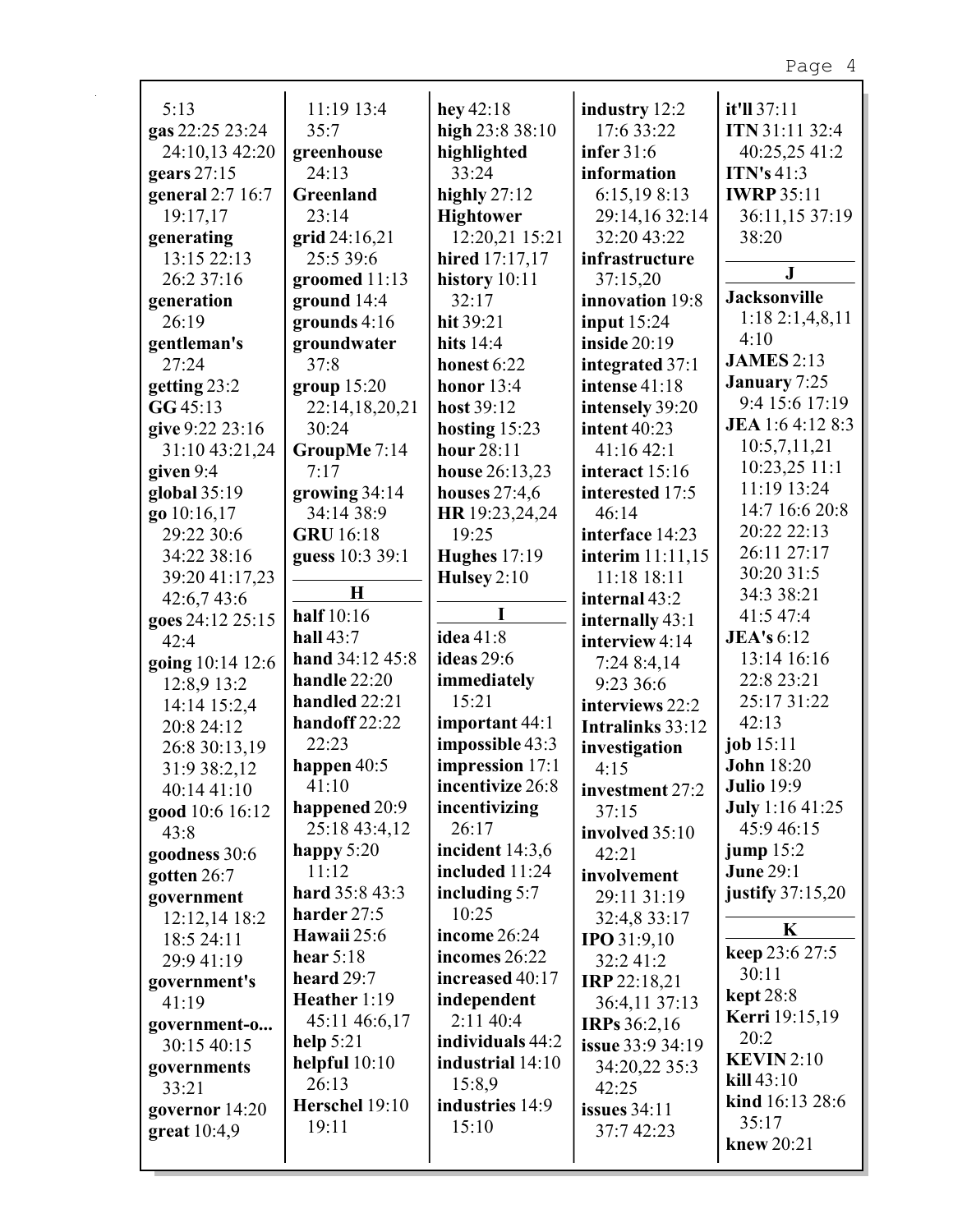|                               | 32:19                             |                                    |                                 |                       |
|-------------------------------|-----------------------------------|------------------------------------|---------------------------------|-----------------------|
| 32:16 33:13                   |                                   | 26:24 30:21,22                     | meaningful<br>26:16             | <b>Mullins 2:3</b>    |
| knock 35:8                    | liability 14:2<br>42:22,23        | <b>lowest 23:24</b><br>lunch 28:11 | means 6:22                      | multi-load 28:18      |
| know 6:10,19<br>15:7 16:19,19 | liaison 14:16                     |                                    | 43:10                           | multiple 27:6         |
|                               | liked 16:21 28:5                  | M                                  | meat 9:19                       | mutually 26:16        |
| 17:3,10 18:5<br>18:18 20:9    | limited 33:18                     | M 1:19 45:11                       |                                 | N                     |
|                               |                                   | 46:6,17                            | media 8:18,18<br>12:15,15 13:14 | $N$ 3:1               |
| 21:1,1,10<br>22:10 24:18,19   | Lindsay 32:22<br><b>LINE 47:6</b> | making $12:18$                     | 18:3 22:2                       | name 4:6,8            |
|                               | lines 43:4                        | 42:10                              | 41:14                           | 27:25 47:23           |
| 26:6 27:5,7,22<br>29:17 30:9  | liquified 42:20                   | management                         | meeting $11:2,16$               | named 11:18           |
| 31:13,13,15,17                | list 19:14 39:10                  | 14:18 21:19,23                     | 17:2 20:10                      | natural 42:20         |
| 32:12 43:23                   | litigation 6:4                    | 22:3 28:3 31:7                     | 21:12 27:20,23                  | nearly $13:12$        |
| knowing $31:15$               | little 9:25 13:6                  | manager 16:7                       | 39:15                           | need 6:21 8:11        |
| knowledgeable                 | 19:25 20:2,3                      | 19:17,17 32:24                     | meetings 22:3                   | 13:1 16:14            |
| 17:5                          | 27:7,15                           | 32:25                              | 29:2                            | 21:18 29:19           |
| known 8:15                    | live 4:8 27:4                     | managers 33:8                      | Melissa 8:25                    | 30:11,18,18           |
| 31:11 37:2                    | $LLP$ 2:3                         | <b>Mann</b> 17:20                  |                                 | 37:17 38:2            |
| knows 41:14                   | LNG 42:24                         | March 11:16,17                     | 11:8,11,25<br>12:4,25 18:10     | 41:23 43:23           |
|                               | 43:13                             | 20:10 21:13                        | 18:11 19:6                      | needed 14:16          |
| L                             | <b>loaded</b> 32:20               | 41:11                              | 42:25                           | needs $16:16$         |
| large 13:15,16                | 33:3                              | March/April                        | member 13:7                     | 22:13                 |
| 19:24 23:21                   | lobby $43:7$                      | 20:7                               | 32:19                           | negotiated 13:22      |
| 35:19 44:2                    | lobbying $43:10$                  | market 16:12                       | members 19:1                    | Nelson 2:3            |
| larger $15:13$                | local 31:12 43:8                  | 27:14                              | 33:1                            | net 25:3,17 27:9      |
| 23:20                         | long 14:22 18:11                  | masks $5:16$                       | mentioned                       | never 9:12 27:25      |
| largest 13:21                 | 21:8 23:2                         | master 37:2                        | 21:11                           | 40:25                 |
| 19:16                         | $long-term 11:10$                 | match 38:11                        | message $7:20$                  | new 22:13             |
| lastly $41:22$                | 29:12 40:22                       | materials 24:18                    | met 16:1,2,3,4                  | news 13:8 23:19       |
| late 32:9                     | longer $24:10$                    | matters 14:21                      | metering 25:3                   | niche 16:12           |
| Laura 2:3                     | look 9:10 11:1                    | 22:12 33:19                        | 25:17 27:10                     | night 9:2 23:12       |
| leader 42:25                  | 12:25 16:8                        | 44:1                               | mic 21:11                       | nongovernment         |
| leadership 7:15               | 24:2,3 29:24                      | McCarthy 18:21                     | microphone                      | 29:9                  |
| 20:12 21:15                   | 30:8 38:8,11                      | McElroy $5:2,3$                    | 11:2                            | <b>Normally 35:18</b> |
| 42:16                         | 38:14                             | 11:9 17:22                         | middle 23:11                    | North 2:3             |
| leading $39:11$               | looked 8:9 25:11                  | 18:8,25 20:10                      | <b>Mike</b> 15:21               | Northside 23:1        |
| leaks $14:5$                  | 42:2                              | 20:17 22:6                         | Miller 9:7,14,15                | 23:2,8                |
| learned $8:14,17$             | looking 29:8,17                   | 25:19 26:5                         | million 34:25                   | <b>Notary 45:12</b>   |
| leave $4:12$ 10:19            | 30:5 37:24                        | McElroy's $21:20$                  | 37:6                            | 46:7                  |
| led 24:19                     | 42:23                             | 22:8                               | mind 14:15 22:1                 | notes 46:10           |
| LEE $2:2$                     | looks 6:3 38:7                    | McInall 35:24                      | 30:14                           | notice 21:14          |
| left 41:5                     | Lord $41:14$                      | 37:14                              | <b>Mine 33:18</b>               | 22:7                  |
| $\text{legal }42:12$          | lose 12:6 20:8                    | McInall's 22:17                    | missing 19:9                    | November 21:11        |
| legislative 18:6              | lot $8:18$ 12:6                   | McKinsey 24:18                     | mission $10:5$                  | number $7:1,2$        |
| letter $9:4,5,6$              | 19:19 20:1,8                      | 24:21 29:5                         | modular 16:13                   | 19:1,16,24            |
| level 15:15                   | 25:2 27:13                        | 40:2                               | moment $11:23$                  | 33:8 47:6,6           |
| 25:15 28:4,7                  | 31:1 36:3                         | <b>McKinsey's</b>                  | months $15:11$                  | numbers 6:24          |
| 36:17 42:17                   | 41:15                             | 29:11                              | morning $28:11$                 | <b>NUNN</b> 2:2 28:1  |
| <b>levels</b> 30:22           | low $23:2538:10$                  | mean 6:15 19:4                     | move 12:10                      | 39:14,22 40:1         |
| liabilities 13:24             | lower $25:12$                     | 20:6                               | moving $37:7$                   | 41:24 42:11           |
|                               |                                   |                                    |                                 |                       |
|                               |                                   |                                    |                                 |                       |

 $\overline{\phantom{a}}$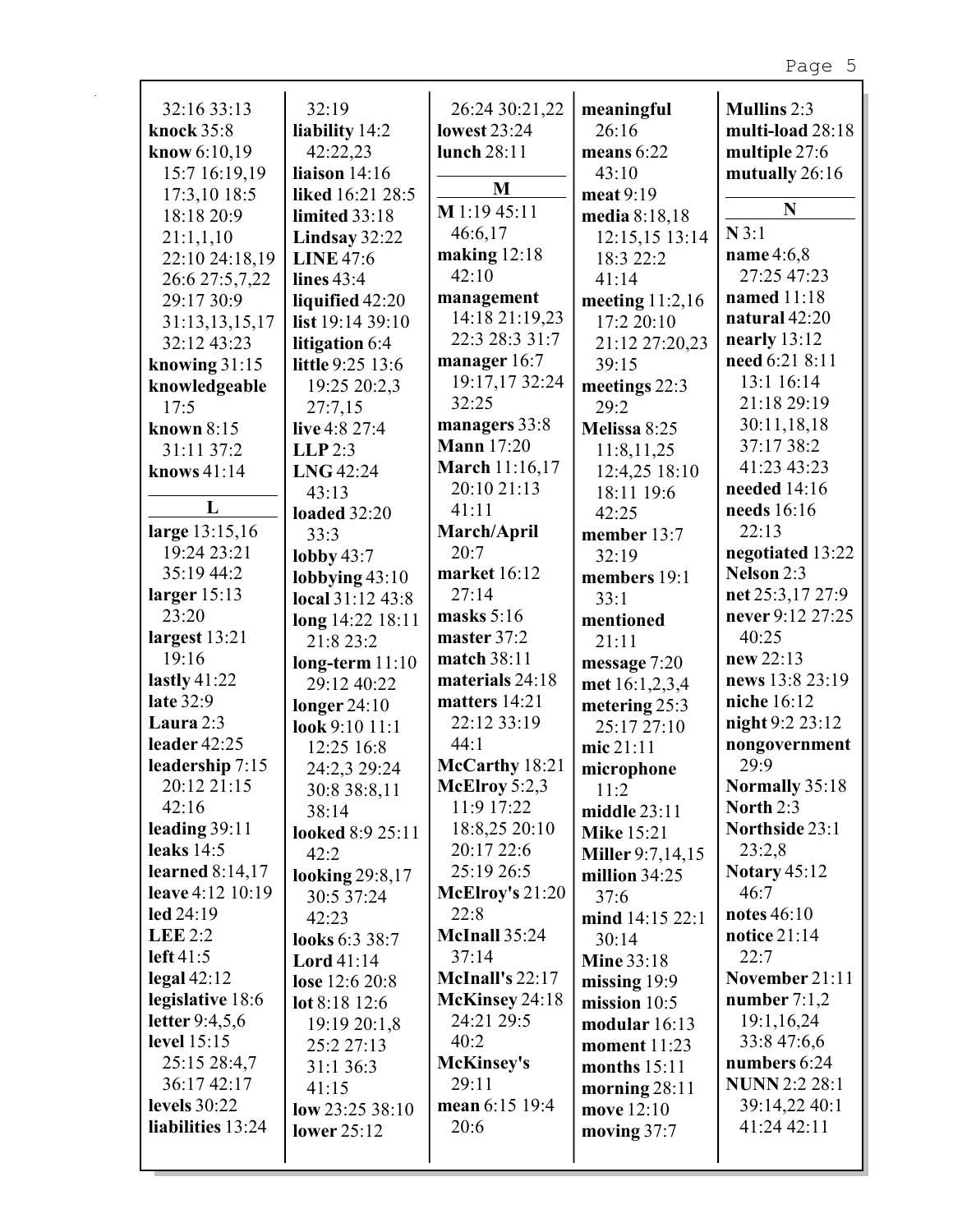| nutrient 33:25                  | 29:18               | pardon 5:4                    | permitting                | <b>Ponte 28:24</b>             |
|---------------------------------|---------------------|-------------------------------|---------------------------|--------------------------------|
| $\bf{O}$                        | opinion $16:9,10$   | parity 24:17,22               | 11:22 13:11,12            | position 11:14                 |
|                                 | 16:12,16 24:25      | 25:5                          | 13:15,17 22:15            | potential 20:22                |
| Oak 27:18 39:15                 | 25:10               | part 4:14 15:15               | 22:24 23:15               | potentially 6:16               |
| <b>OATH 3:7 45:1</b>            | opportunity         | 25:24 26:16                   | 32:25                     | power 26:3                     |
| object 6:7                      | 9:21,23 10:1        | 30:1 35:10                    | person 12:12              | 37:17                          |
| obligations 14:1                | 43:21,24            | 38:20 40:22                   | 22:12 28:2                | precise 6:18,19                |
| obvious 34:11                   | option $34:5,6$     | participant                   | 31:25 42:9                | preferred 40:11                |
| obviously 35:11                 | 39:9 40:11          | 35:22                         | personal 7:2              | prepare 7:23                   |
| occasionally 7:8<br>14:25 42:18 | options 29:8        | participate                   | 39:19,20                  | prepared 23:14                 |
|                                 | 31:2 41:2,9,13      | 30:23 33:14                   | personally 45:5           | 40:2                           |
| occur 22:22                     | Orange 34:25        | participated                  | perspective 14:8          | present 2:13                   |
| occurred 29:1                   | order 10:12         | 42:18                         | <b>Petway</b> 11:3,4      | 41:9                           |
| ocean 34:10<br>39:6             | organization        | parties' 46:12                | Petway's 21:11            | presentation                   |
|                                 | 19:3 20:19,19       | parts 31:10 38:1              | PFM 20:16,17              | 40:2                           |
| off-sites 28:23                 | 21:8,15 23:18       | 38:8                          | 20:25                     | presentations                  |
| offended 35:24<br>Office 2:7    | 28:9                | passed 11:5                   | phone 6:24 7:2,4          | 22:4 33:14                     |
| officer 9:17                    | organized 13:3      | 41:11                         | 7:12,13,18                | presented 40:21                |
| 10:20 12:11                     | 17:14               | passion 35:11                 | phones 6:24               | president 9:9                  |
| 17:11 19:7,8,8                  | osmosis 35:1        | Paul 1:6,14 3:3               | pick 30:15                | 10:20 13:3                     |
| official 45:8                   | ostensibly 18:3     | 4:1,8 11:9                    | Pillsbury 32:11           | 15:12,20 17:10                 |
| officials 43:7                  | out-of-town         | 12:25 17:22                   | pitching 16:5             | 17:15,17,20                    |
| Oh 39:13                        | 12:1                | 18:25 20:10                   | <b>PLACE</b> 1:18         | 18:16                          |
| okay 4:18 5:5,12                | outreach 34:16      | 21:20,24 45:5                 | placed 18:1               | presidents 19:15               |
| 7:7,11,148:12                   | outstanding         | 47:3                          | plan 37:1,2,10            | pretreatment                   |
| 8:13 9:14                       | 35:7                | pay 25:20,22                  | 43:6,11                   | 14:10 15:8,9                   |
| 10:13,16 12:22                  | overflow 14:5       | 26:20                         | planning 18:15            | pretty $25:19$                 |
| 12:24 17:1,7                    | oversaw 13:12       | payoff 25:9                   | 19:21 29:7,12             | previous 13:10                 |
| 21:3 22:17,22                   | 13:22               | penalties 47:20               | 30:16 33:21               | 20:21                          |
| 23:6 29:2                       | oversee 14:2,5      | penalty 5:6                   | 35:14,18,23<br>37:21 38:3 | previously 11:21<br>12:13 22:6 |
| 30:17 32:7                      | overseeing<br>13:17 | pending 6:4                   |                           |                                |
| 33:17 43:19                     | oversees 19:19      | people 12:7 13:2              | 40:22,24                  | primarily 32:20<br>33:19       |
| old 14:1                        | owe 25:24           | 14:8 16:2,3<br>18:14 19:19,22 | plant 23:24 24:7<br>36:23 | prior $15:21$                  |
| once 15:18                      | owned 14:1          | 20:8 21:21                    | <b>Plantation 27:18</b>   | 41:24 42:11                    |
| one's 19:25 20:2                | <b>owner</b> 33:9   | 26:8,22,25                    | plants 13:16,16           | private 43:9                   |
| one-tier 19:1                   | ownership           | 27:1 29:17,21                 | 29:21 35:20               | privatization                  |
| one-up 43:11                    | 31:12               | 30:12 37:6,7                  | plausible 41:20           | 20:22 31:10                    |
| ones 18:21 19:16                | owning 25:25        | 41:3 43:5                     | please 4:6 5:15           | privy 31:14,17                 |
| 36:8                            | owns 41:19          | percent 36:22                 | 5:19,21 6:11              | probably 16:6                  |
| ongoing 11:18                   |                     | perception                    | 6:23 32:8                 | 21:18 29:7                     |
| opening 10:3                    | ${\bf P}$           | 34:11                         | pleasure 10:4             | 34:5 39:11                     |
| operated 31:23                  | p.m 1:17,17         | period 11:8,14                | plentiful 39:4            | Procedure 6:5                  |
| operates 21:24                  | 43:15,15 44:6       | 20:8 21:14                    | plenty $41:15$            | proceedings                    |
| operating 19:7                  | <b>PAGE 47:6</b>    | 23:22                         | <b>POINDEXTER</b>         | 46:8                           |
| operational                     | pages 46:9          | perjury 47:20                 | 2:13                      | process $22:15$                |
| 12:10 13:2                      | panels 26:6,7,9     | permit 13:21                  | point 37:3 41:24          | 29:12 31:16                    |
| 18:14                           | paper 28:16         | 14:12                         | policies 26:18            | 32:5 33:6                      |
| operations                      | Para 15:20          | permits 32:16                 | policy $25:17$            | 37:13 38:20                    |
|                                 |                     |                               |                           |                                |
|                                 |                     |                               |                           |                                |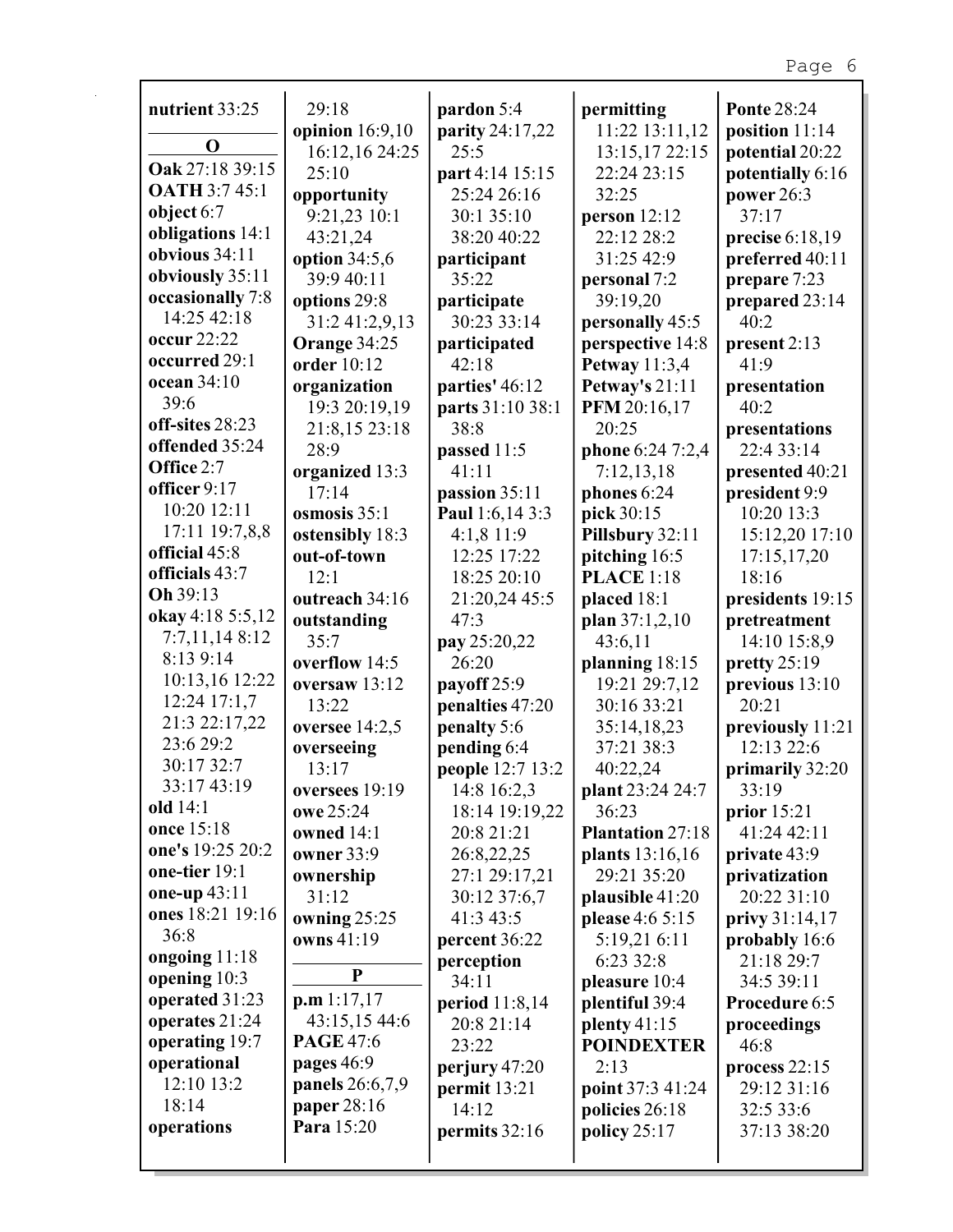| 40:24 42:4           |                    |                                       |                         |                               |
|----------------------|--------------------|---------------------------------------|-------------------------|-------------------------------|
|                      | $\mathbf 0$        | receiving 4:20<br><b>Recess 43:15</b> | 28:12,24 39:23<br>39:24 | result 4:18 5:8<br>5:17 21:15 |
| procurement<br>19:21 | question 5:22,24   | reclaim 34:7                          | removal 34:1            | results 27:13                 |
| produce 32:11        | 6:18 33:5          | 39:3                                  |                         | retail 25:22                  |
| 35:2                 | questions 5:12     | reclaimed 34:8                        | renegotiate 9:13        |                               |
|                      | 5:18 6:7,9,14      |                                       | reorganization<br>12:9  | retired 23:4                  |
| produced 4:2         | 6:17 9:20 10:8     | 38:13 39:10,12                        |                         | revenue 30:10                 |
| produces 34:25       | 21:19 33:4         | recollection 9:4                      | reorganized<br>18:9     | 30:18                         |
| product 16:6,11      | 43:18              | 15:18                                 |                         | reverse 10:11                 |
| 16:22                | quick 16:8 43:14   | recommendati                          | repeat $5:19$           | 35:1                          |
| proffer 16:8         | quickly 10:18      | 41:12                                 | replace 23:1            | review 16:5                   |
| 29:13                | quite 43:11        | recommends                            | report 20:4             | 33:10 38:5                    |
| program 14:10        | quo 30:1,7,13,17   | 41:17                                 | 24:21 36:21             | reviewing 29:5                |
| 15:9                 | 30:17 40:2,4       | record 4:7 9:9                        | 46:8                    | right 6:7,23 9:19             |
| programs 27:10       |                    | 9:22 12:3                             | reported 1:19           | 16:18 21:3                    |
| 34:16                | $\bf R$            | 38:18 46:10                           | 12:13 13:6              | 23:22 24:8,10                 |
| promote 27:10        | raise 30:11,18     | records 43:5                          | reporter 1:20           | 24:14 25:5                    |
| properties 13:25     | raising 30:19      | refer 17:9                            | 3:8 5:24 45:12          | 35:23 36:12                   |
| protect 5:8          | ramp 23:10         | referendum                            | 46:1,6,18               | 38:1,20 39:8                  |
| protection 34:1      | range $24:20$      | 41:22 42:5                            | reporting 12:23         | 40:15                         |
| provide $6:17,23$    | 31:2               | regulate 14:9                         | reports 13:9            | rights $4:195:5,8$            |
| 9:20 10:1            | Rarely 7:8         | regulated 15:10                       | 19:6,13,16              | 5:13                          |
| 29:15,15 36:21       | rate 25:22 26:24   | regulates 14:7                        | request 43:5            | Riley 2:3                     |
| 36:23 43:22          | ratepayer 31:4     | regulation 25:2                       | required 26:2           | river 34:1 38:21              |
| provided 4:18        | 40:16              | 36:17                                 | 37:24                   | 39:3,4,4,8                    |
| 20:17 21:7           | ratepayers         | regulator 14:12                       | requirement             | role 10:21,22                 |
| providing 29:20      | 25:12              | regulatory                            | 36:15                   | 13:11 14:13,21                |
| <b>PSC</b> 37:23     | rates 30:11,19     | 11:23 12:17                           | requirements            | 14:23 15:3,13                 |
| public 12:14         | 30:22              | 13:11,13 15:8                         | 24:13                   | 15:15 17:13                   |
| 15:19,23,24          | <b>Ray</b> 16:20   | 18:5,7 22:12                          | requires 38:4           | 19:20 35:10,15                |
| 18:2 34:11,16        | reach 8:3 24:16    | 23:5 36:14                            | reread 7:25 8:16        | Romero 19:9                   |
| 43:5 46:7            | reached 33:1       | 37:23                                 | resend 9:8              | roof $25:8,22$                |
| <b>Public-State</b>  | read 13:8 47:20    | reign $9:25$                          | resign 13:7             | room 26:22 33:3               |
| 45:12                | ready $23:14$      | reinstituted                          | resigned 11:9           | 33:11,13                      |
| punchline 34:21      | real 16:9,11       | 18:17,19                              | 20:13                   | rotate 16:2                   |
| punishment 5:8       | 20:23,23 23:20     | related 8:3 20:5                      | resiliency 28:6         | roughly 20:18                 |
| purified 34:8,8      | 33:25 34:12        | 29:6 30:24                            | resource 33:21          | rule 12:18                    |
| 39:12                | 38:7               | 32:18                                 | resources 37:1          | <b>Rules</b> $6:5$            |
| purpose $27:20$      | realistic 25:1     | relations 12:12                       | respect 5:17            | running $23:6,7$              |
| 29:2 36:12           | really $9:19$      | 12:15 15:20                           | 6:13                    | <b>Ryan</b> 19:7              |
| purposes 30:16       | 15:18 22:10        | 18:2,3,6 19:20                        | response 14:3,6         | S                             |
| 36:13                | 23:8,9 24:13       | relative 46:11                        | responsibilities        |                               |
| pursuit 34:2         | 28:3,4 31:13       | reliable 26:4                         | 15:14                   | sale 31:11                    |
| purview 35:13        | 34:19 37:1         | remain $30:15$                        | responsibility          | salient 29:14                 |
| put 25:7,21 26:9     | 42:2 43:4          | 40:14                                 | 32:10,15                | salty 34:9                    |
| 26:12,23 37:25       | <b>REASON 47:6</b> | remediation                           | responsible 5:16        | San 25:7                      |
| 42:24                | reasonable         | 13:25                                 | 22:14                   | sanitary 14:5                 |
| putting 43:6         | 36:24              | remember 4:19                         | responsive 6:16         | savings 29:25                 |
| 44:3                 | reasons 34:11      | 15:22 16:17                           | 8:15                    | saw 20:11 24:18               |
|                      | 39:12              | 17:23 18:10,19                        | restate 5:19            | 27:25 28:2                    |
|                      |                    |                                       |                         |                               |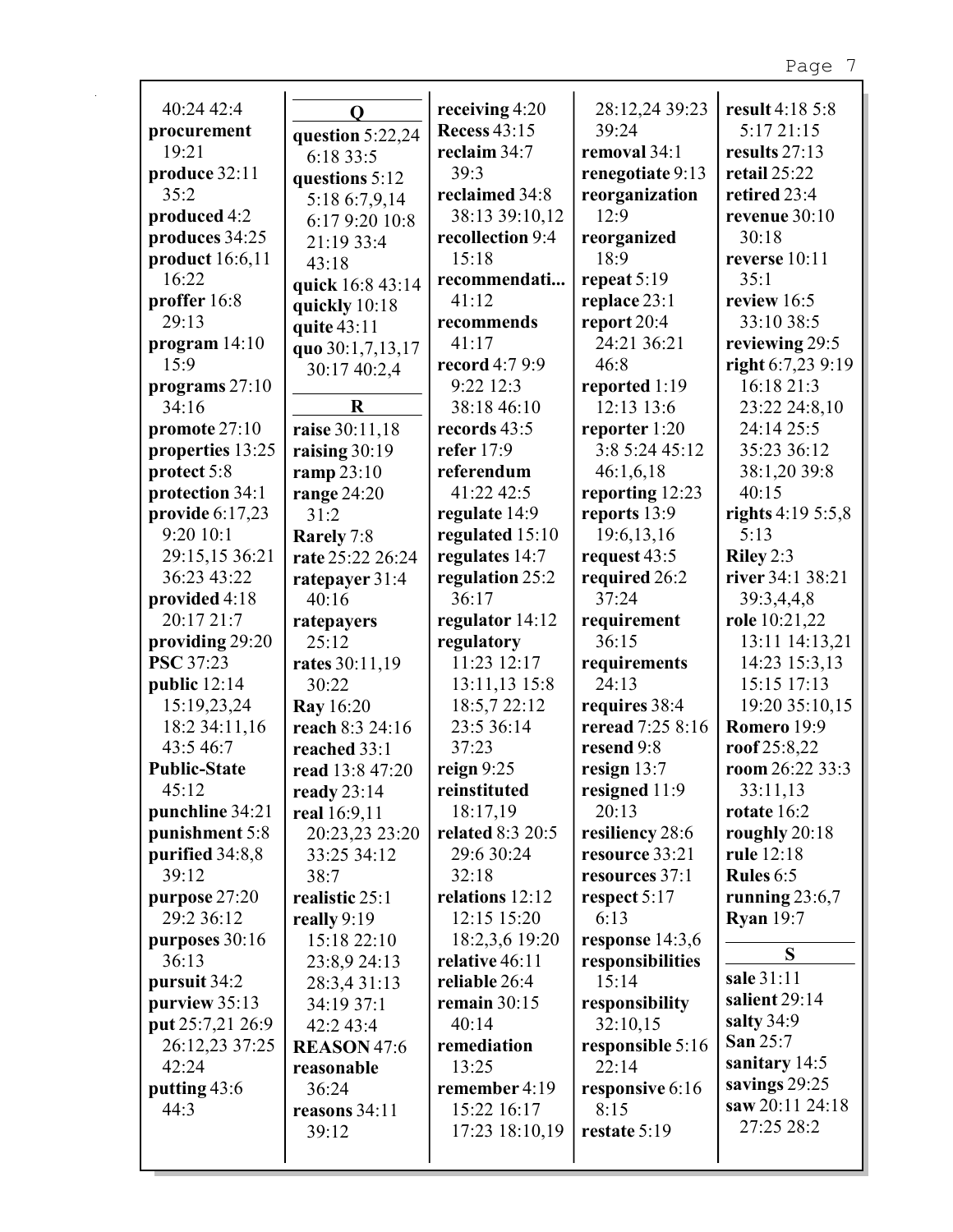| saying 40:9        | set 6:12              | south 39:6          | 45:5                     | 20:9                  |
|--------------------|-----------------------|---------------------|--------------------------|-----------------------|
| says 26:8          | setting 16:4          | southeast 33:24     | <b>STEINBREC</b>         | sufficient 36:18      |
| scale 16:15        | seven 15:11           | space 34:23         | 1:647:3                  | suite 2:7,11          |
| 23:20 25:12        | sewer 14:5,11         | speaker 39:15       | stenographic             | 17:23 18:9            |
| Scarborough        | share 39:20           | 39:17               | 46:10                    | summer 32:9           |
| 2:3                | shared 39:25          | speakers 27:24      | stenographica            | sunk $26:1$           |
| scenario 30:1      | sharing $39:19$       | special 14:14       | 46:8                     | supplies 34:2         |
| 31:8,9 40:5,6,7    | <b>SHEET 3:9 47:1</b> | 15:4 20:4           | step $25:16$             | 37:8 39:11            |
| 40:10,21           | short 11:14           | 33:20 35:15,17      | steps 10:17 21:6         | supply $18:20$        |
| scenarios 31:6     | shortfalls 30:10      | specializes 28:4    | 41:23                    | 34:24 38:14           |
| scheduled 8:6      | 38:12                 | specific 21:19      | Stewart 19:15            | supposed 41:1         |
| Schultz 39:16      | show 37:17            | speech 20:11        | 19:19                    | sure 5:1 21:5,24      |
| scrutiny 41:18     | shuffled 13:18        | <b>Spend 34:15</b>  | stick 14:11              | 26:3 32:16            |
| seal 45:8          | side 36:11,11,16      | spent 28:10         | stickies 28:17           | 34:17 36:17           |
| second 19:14       | 36:20,20 37:18        | spoke 9:1           | strange 13:5             | surprise 11:19        |
| 31:14 38:17        | 37:22 39:4,6          | sponsor $35:21$     | strategic 29:7,12        | <b>Susan</b> 17:19    |
| 39:15              | sign $4:22 \; 5:1,1$  | springs 39:5        | 40:22,24                 | sustainability        |
| secretaries        | signed 5:3            | SQ131:140:16        | <b>Street</b> 1:18 2:3,7 | 37:7                  |
| 14:25              | signs $5:2$           | 41:2                | strength 36:7,8          | switch 27:2           |
| secretary 14:17    | similar $18:23$       | SQ2 30:19 31:1      | strengths 33:25          | switching 27:15       |
| 14:24              | 36:13 42:19           | 40:18 41:2          | strong $25:19$           | sworn 1:12 4:2        |
| sector 43:9        | similarly 36:1        | stability 21:8      | 26:22 27:13              | 44:6 45:6             |
| see 23:19          | simplify $21:4$       | staff 28:7 32:19    | 34:16 40:11              | system 16:7 20:6      |
| selects 42:4       | simply 38:7           | stage $22:1$        | structural 21:16         | 26:13,15,16           |
| selling $42:1,10$  | Singapore 34:24       | staid 21:24         | structure 18:23          | 39:3                  |
| send 25:23 33:5    | single $19:2$         | standing 22:3       | 18:24                    |                       |
| 33:10              | site 42:21            | Starner 32:22       | structured               | T                     |
| senior 7:15        | six 18:18             | started 27:9        | 36:15                    | tables 16:2           |
| 14:16 18:24        | size 31:23            | starting 10:14      | study 20:21              | tag 35:14,22          |
| 42:15,16           | slimmed 17:23         | state 4:6 12:17     | stuff 16:13 18:6         | take 5:24 15:6        |
| sense 31:1 40:5    | 17:25 18:25           | 13:22 25:2,9        | 28:6                     | 15:23 16:8            |
| series 28:23       | SLT 7:21 28:24        | 36:17 38:5          | style 21:19 22:5         | 24:16 39:14           |
| serious 24:13      | small 16:13           | 45:2 46:3,7         | styles $21:23$           | 40:18 43:11,14        |
| serve 13:3 36:25   | 21:25 28:19           | state-by-state      | subject 47:20            | taken 1:16 43:15      |
| 38:14              | smaller $16:13$       | 25:4,15             | submit 38:5              | takes 40:16           |
| served 10:21       | smart $38:3$          | statement 1:12      | subsidize 25:13          | talk 19:3 21:10       |
| 11:14,21 13:10     | Smith $2:10$          | 4:19 5:5 44:6       | 26:10,11                 | 25:14,1733:11         |
| 14:13,15 15:3      | societal $27:13$      | states 24:14 25:4   | subsidized 25:9          | <b>talked</b> 8:20,23 |
| 17:13 18:11        | socioeconomic         | 27:8,9 34:15        | 26:23                    | 21:17 33:23           |
| serves $16:11$     | 25:12                 | station $22:14$     | subsidizing              | 36:3 37:13            |
| service 19:15      | solar 23:19,21        | 34:23 37:16         | 26:22 27:12              | 38:25                 |
| 30:22,22           | 25:21 26:6,23         | stations 13:15      | subsidy 26:24            | talks $22:4$          |
| services 10:20     | 27:11                 | status $30:1,7,13$  | substance 47:21          | <b>Tallahassee</b>    |
| 12:16,16 17:11     | solely 37:25          | 30:17,17 40:1       | substantially            | 12:18                 |
| 17:16 18:3         | somebody 9:7          | 40:4                | 15:13 26:7               | task 34:12            |
| 29:16 33:7         | 14:3,16               | stay $12:8$         | 27:1                     | tasked 30:3,5         |
| serving $10:7$     | Sorry $25:16$         | <b>Steinbrecher</b> | successful 34:13         | team 7:16 18:12       |
| session 28:14      | sounds 39:22          | 1:143:34:1,8        | sudden $11:18$           | 21:25 27:23           |
| sessions $29:4,10$ | source 35:8           | 4:11 43:16          | suddenly 11:9            | 28:3,6 35:14          |
|                    |                       |                     |                          |                       |
|                    |                       |                     |                          |                       |

÷.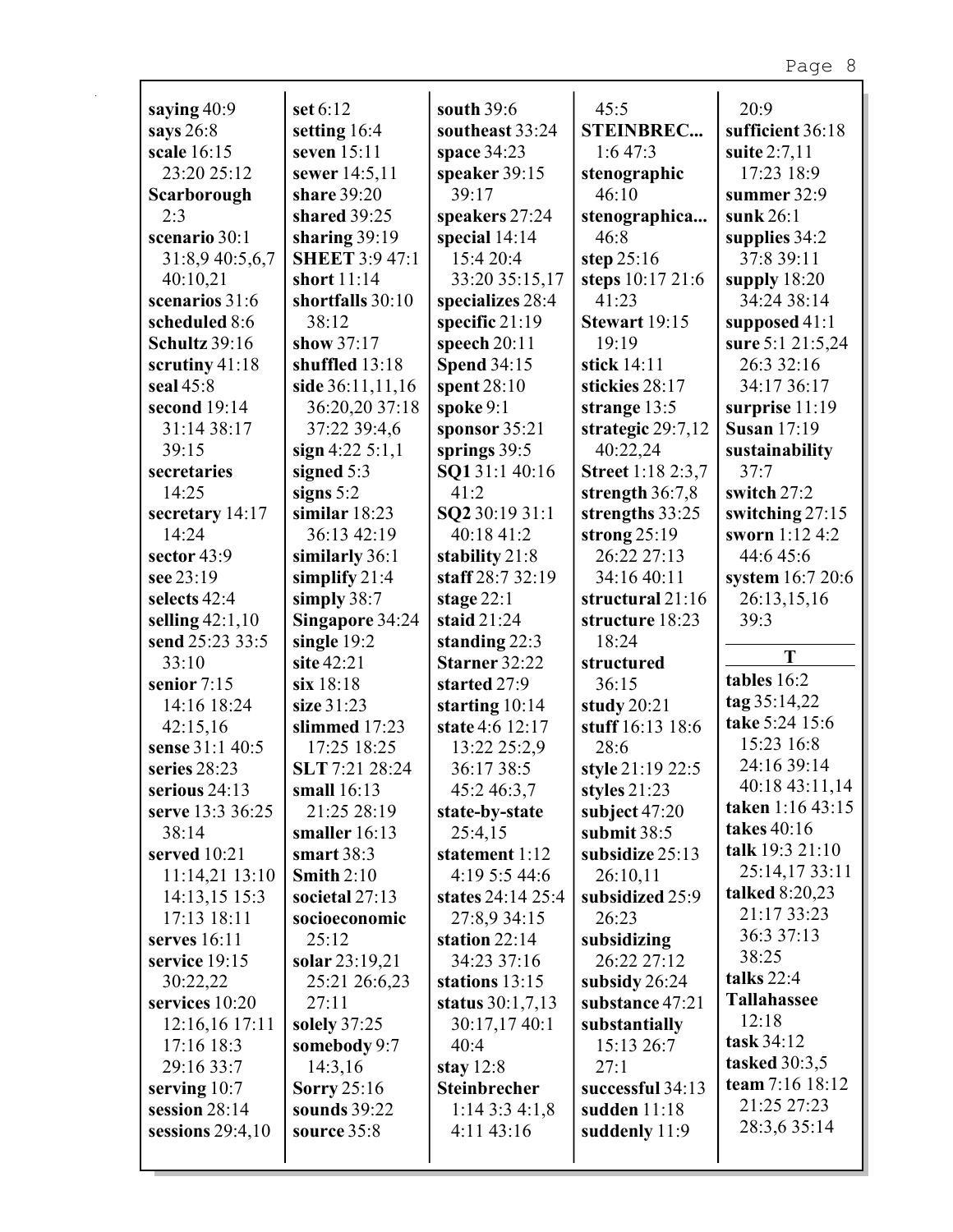| 35:22 42:16          | 43:8              | 26:2 34:1        | understanding       | Vinyard 14:24        |
|----------------------|-------------------|------------------|---------------------|----------------------|
| teams 28:19,20       | thinning 30:3     | 37:10 38:2,8     | 22:8                | Vogtle 24:3          |
| technical 22:25      | Thomas 1:19       | 42:21 43:12      | understands         | voice 23:17          |
| technique 34:15      | 45:11 46:6,17     | transcript 5:25  | 34:17               | voluntary 37:2       |
| technologies         | thought 12:6      | 8:10 46:9        | understood          | VP 17:8,19           |
| 38:14                | 17:4 23:3         | <b>TRANSCRIP</b> | 27:21 32:18         | 18:15,17 19:21       |
| technology           | thoughts 15:24    | 47:2             | underway 20:22      | 19:21                |
| 34:19,22 35:3        | three 9:3 10:17   | transformer      | unease 21:7         |                      |
| <b>TED-like 22:4</b> | 19:12 23:4        | 14:4             | uneasy $20:20$      | W                    |
| telephonically       | 25:19 28:25       | transition 23:18 | unexpectedly        | $W-E-X-F-O-R$        |
| 2:6                  | 29:4,8 31:10      | transparency     | 11:10 20:11         | 4:9                  |
| tell 13:5 28:14      | 41:4,23           | 41:15            | unit 22:25 23:13    | wait 5:23            |
| 28:18 29:3           | tie 12:18         | transparent      | <b>United 24:14</b> | waiting $5:21$       |
| ten 24:2 25:8        | tier 19:2,12,14   | 20:23            | 34:15               | walk 32:7            |
| 30:9 37:4 38:1       | 31:14             | treatment 15:17  | units 16:15         | walked 10:10         |
| tends 22:4           | tiers $19:5$      | trends 17:6      | unusual 13:7        | Wannemacher          |
| tenure 19:2          | ties $11:6$       | 29:15 33:23      | upgrade 37:20       | 19:7                 |
| <b>TEODORES</b>      | time 1:17 8:15    | true 46:9 47:20  | upstairs $11:7$     | want 9:22 15:18      |
| 2:6                  | 8:19,20 9:1,6     | try $22:24$      | use 7:4,14 13:21    | 24:4 26:3,12         |
| terminate 4:16       | 9:11 10:14,23     | trying $11:22$   | 26:14 28:5          | 28:10 36:17          |
| termination 5:7      | 11:5,7,25 12:5    | 23:23 27:10      | 37:21               | 38:241:18            |
| terms 9:13 18:25     | 12:23 13:5,10     | 43:9             | useful $6:16$       | 43:21,25             |
| 31:2                 | 14:22 15:21       | turn 23:10,11    | users 38:10,10      | wanted 7:16 9:8      |
| <b>Tesla 26:12</b>   | 16:1,8 17:24      | turn-down 23:8   | usually 35:21       | 9:20 10:1,2          |
| testified 4:3        | 18:2,22 20:8      | turn-up $23:8$   | utilities 16:13     | 28:5 43:24           |
| testify 5:9          | 20:12,22,24       | two 6:13,25 9:2  | 20:16 23:23         | wasn't 20:23         |
| testifying 14:19     | 21:6,8,13         | 9:3 10:21 16:1   | 29:24 31:22         | 29:3 31:14,17        |
| testimony 7:25       | 23:18,19 24:20    | 19:5 27:22,23    | 34:12               | 39:21 40:21          |
| 20:17 40:14          | 30:9 36:21        | 29:9 31:6,12     | utility 16:23       | wastewater           |
| text 7:9             | 37:22 38:15       | 34:15 39:8       | 17:5 24:5           | 13:16 15:17          |
| thank $10:9$         | 40:3 43:17        | 41:4             | 40:18 41:19         | 35:20 36:23          |
| 19:24 30:6           | 44:1,3            | two-tier 18:24   | 42:1,10 43:8        | water 13:16,21       |
| 43:16,25 44:5        | timelines 36:14   | 19:3 20:6        |                     | 14:18 16:7           |
| thanks 40:8          | times 9:2 13:18   | type 28:15 40:21 | $\bf{V}$            | 19:18 33:19,21       |
| thing 9:24 10:3      | 16:1              | types $29:10$    | vacation 29:1       | 33:23 34:2,8,8       |
| 16:9 32:3            | timing $24:16$    | 42:19            | value $11:1$        | 34:24 35:2,7,7       |
| 41:18                | title 17:9,10     | typically 6:8    | various 14:14       | 35:8,11,19           |
| things $9:25\,23:5$  | 32:23             |                  | 33:2 43:10          | 36:11,19,20          |
| 24:1,14 28:18        | today $5:9,25$    | U                | <b>Vedra 28:24</b>  | 37:1,7,22            |
| 29:10,18 30:11       | 6:13 9:20 36:6    | U.S 27:11 33:24  | versus 29:19,23     | 38:10,10,11          |
| 32:1 41:21           | 43:17             | ultimately 30:14 | 38:23               | 39:4,5,7,10,10       |
| think $5:146:15$     | today's $7:23$    | 32:12            | viable $41:20$      | 39:12                |
| 6:21 8:16            | told 16:21        | uncertainty 11:8 | vice 10:19 13:3     | <b>Water's 33:19</b> |
| 11:22 13:20          | Tom 11:3          | 23:22            | 15:12,20 17:10      | way 5:24 17:14       |
| 15:716:4,17          | <b>tooth 23:2</b> | undersigned      | 17:15,17,20         | 25:11 30:25          |
| 18:14,21 24:21       | top $41:4$        | 45:4             | 18:16 19:15         | 37:14                |
| 25:10,21 30:9        | topics $28:19$    | understand 4:11  | view 25:24          | we'll 4:25,25        |
| 30:25 32:11,24       | town 11:20 14:4   | 5:10,18 24:4     | 40:14               | we're 5:15,16        |
| 33:13 40:13          | 14:10 15:10       | 41:3             | viewed $40:8,9$     | 13:2 14:11           |
|                      |                   |                  |                     |                      |